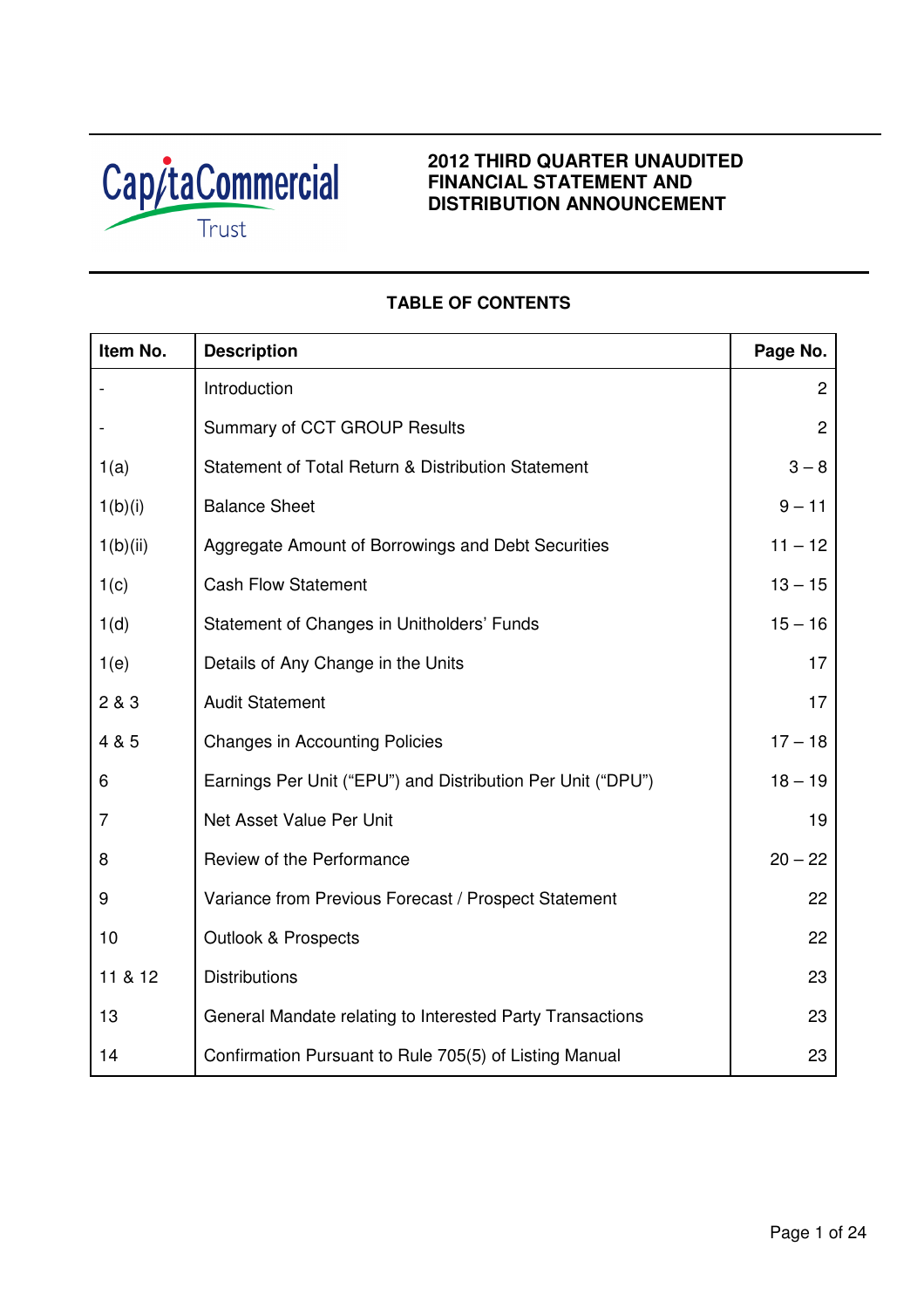### **INTRODUCTION**

CapitaCommercial Trust ("CCT") was established pursuant to a trust deed dated 6 February 2004 (as amended) executed between CapitaCommercial Trust Management Limited as manager of CCT (the "Manager") and HSBC Institutional Trust Services (Singapore) Limited as trustee of CCT (the "CCT Trustee").

As at 30 September 2012, CCT's portfolio consists of Capital Tower, Six Battery Road, One George Street, Raffles City (through CCT's 60.0% interest in RCS Trust), HSBC Building, Bugis Village, Golden Shoe Car Park, Wilkie Edge, Twenty Anson (through CCT's 100.0% equity interest in FirstOffice Pte. Ltd ("FOPL")) and CapitaGreen currently under development (through CCT's 40.0% interest in MSO Trust).

In Malaysia, CCT has a 30.0% stake in Quill Capita Trust ("QCT") and a 7.4% stake in the Malaysia Commercial Development Fund ("MCDF") which has capital commitment of up to US\$10.1 million.

|                                                 | Actual<br>3Q 2012     | Actual<br>3Q 2011 | Change<br>% | Actual<br><b>YTD Sep 2012</b> | Actual<br>YTD Sep 2011 | Change<br>% |
|-------------------------------------------------|-----------------------|-------------------|-------------|-------------------------------|------------------------|-------------|
| Gross Revenue (S\$'000)                         | 95,539                | 89,326            | 7.0         | 278,731                       | 271,359                | 2.7         |
| Net Property Income (S\$'000)                   | 75,167                | 69,237            | 8.6         | 220,349                       | 208,990                | 5.4         |
| Distributable Income (S\$'000)                  | 57,869                | 51,864            | 11.6        | 170,249                       | 158,360                | 7.5         |
| Distribution per unit (cents)<br>For the period | $2.04$ <sup>(1)</sup> | 1.83              | 11.5        | 6.00 $(1)$                    | 5.59                   | 7.3         |
| Annualised                                      | 8.12                  | 7.26              | 11.8        | 8.01                          | 7.47                   | 7.2         |

## **SUMMARY OF CCT GROUP RESULTS**

### **Note:**

(1) DPU for 3Q 2012 and YTD September 2012 were computed on the basis that none of the convertible bonds due 2013 ("CB due 2013"), convertible bonds due 2015 ("CB due 2015") and S\$175.0 million 2.5 per cent. convertible bonds due 2017 ("CB due 2017") collectively known as "Convertible Bonds", is converted into CCT units ("Units"). Accordingly, the actual quantum of DPU may differ if any of these Convertible Bonds is converted into Units.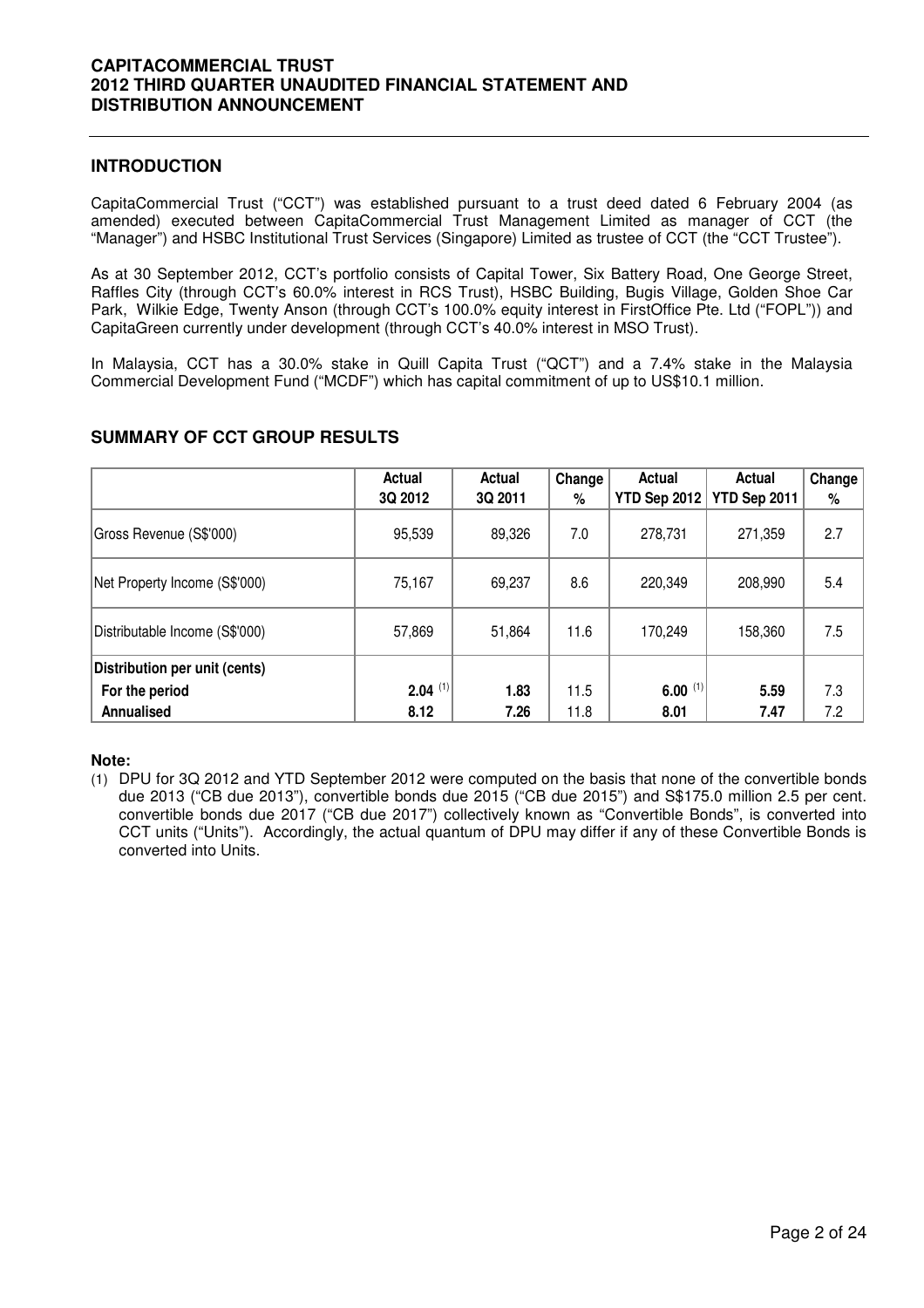#### **1(a)(i) Statement of Total Return & Distribution Statement (3Q 2012 vs 3Q 2011)**

|                                                     |                         |           | Group     |           |           | <b>Trust</b> |                          |
|-----------------------------------------------------|-------------------------|-----------|-----------|-----------|-----------|--------------|--------------------------|
| <b>Statement of Total Return</b>                    | <b>Note</b>             | 3Q 2012   | 3Q 2011   | Change    | 3Q 2012   | 3Q 2011      | Change                   |
|                                                     |                         | S\$'000   | S\$'000   | $\%$      | S\$'000   | S\$'000      | $\%$                     |
| Gross rental income                                 |                         | 83,006    | 81,883    | 1.4       | 48,279    | 50,486       | (4.4)                    |
| Car park income                                     |                         | 3,655     | 3,409     | 7.2       | 2,819     | 2,589        | 8.9                      |
| Other income                                        | 1                       | 8,878     | 4,034     | <b>NM</b> | 6,682     | 3,419        | 95.4                     |
| <b>Gross revenue</b>                                |                         | 95,539    | 89,326    | 7.0       | 57,780    | 56,494       | 2.3                      |
| Property management fees                            |                         | (2,728)   | (2,583)   | 5.6       | (1, 321)  | (1,296)      | 1.9                      |
| Property tax                                        |                         | (5,604)   | (6, 295)  | (11.0)    | (2,776)   | (3,468)      | (20.0)                   |
| Other property operating expenses                   |                         | (12,040)  | (11, 211) | 7.4       | (6, 290)  | (6, 456)     | (2.6)                    |
| <b>Property operating expenses</b>                  |                         | (20, 372) | (20,089)  | 1.4       | (10, 387) | (11, 220)    | (7.4)                    |
| Net property income                                 | $\overline{\mathbf{c}}$ | 75,167    | 69,237    | 8.6       | 47,393    | 45,274       | 4.7                      |
| Interest income                                     | 3                       | 658       | 468       | 40.6      | 4,087     | 462          | <b>NM</b>                |
| Investment income                                   | 4                       |           |           |           | 20,959    | 19,701       | 6.4                      |
| Gain on remeasurement of financial<br>derivatives   | 5                       | 3,140     | 3,975     | (21.0)    | 3,140     | 3,975        | (21.0)                   |
| Amortisation expense                                | 6                       | (1, 323)  |           | <b>NM</b> | (1, 323)  |              | <b>NM</b>                |
| Manager's management fees:                          |                         |           |           |           |           |              |                          |
| - Base fees                                         |                         | (2,340)   | (2,167)   | 8.0       | (1, 161)  | (1, 112)     | 4.4                      |
| - Performance fees                                  |                         | (2,655)   | (2,780)   | (4.5)     | (1,709)   | (1,821)      | (6.2)                    |
| Trust expenses                                      |                         | (2,026)   | 188       | <b>NM</b> | (1, 914)  | 297          | <b>NM</b>                |
| Finance costs                                       | $\overline{7}$          | (18, 325) | (19, 871) | (7.8)     | (13, 583) | (13, 241)    | 2.6                      |
| Net income before share of profit of<br>associate   |                         | 52,296    | 49,050    | 6.6       | 55,889    | 53,535       | 4.4                      |
| Share of profit of associate                        | 8                       | 851       | 1,174     | (27.5)    |           |              |                          |
| Net income                                          |                         | 53,147    | 50,224    | 5.8       | 55,889    | 53,535       | 4.4                      |
| Premium on repurchase of convertible<br>bonds       | 9                       | (4,028)   |           | <b>NM</b> | (4,028)   |              | <b>NM</b>                |
| Gain on sale of investment property                 | 10                      |           | 2,647     | <b>NM</b> |           |              |                          |
| Total return for the period before tax              |                         | 49,119    | 52,871    | (7.1)     | 51,861    | 53,535       | (3.1)                    |
| Income tax                                          | 11                      | (100)     |           | <b>NM</b> | (100)     |              | <b>NM</b>                |
| Total return for the period after tax               |                         | 49,019    | 52,871    | (7.3)     | 51,761    | 53,535       | (3.3)                    |
| <b>Distribution Statement</b>                       |                         |           |           |           |           |              |                          |
| Total return for the period before tax              |                         | 49,119    | 52,871    | (7.1)     | 51,861    | 53,535       | (3.1)                    |
| Net tax and other adjustments                       | 12                      | 16,373    | (1,007)   | <b>NM</b> | 6,108     | (1,671)      | <b>NM</b>                |
| Distributable income retained                       | 13                      | (7,523)   |           | <b>NM</b> |           |              | $\overline{\phantom{a}}$ |
| Income tax                                          | 11                      | (100)     |           | <b>NM</b> | (100)     |              | NM                       |
| Income available for distribution to<br>unitholders |                         | 57,869    | 51,864    | 11.6      | 57,869    | 51,864       | 11.6                     |
| Distributable income to unitholders                 |                         | 57,869    | 51,864    | 11.6      | 57,869    | 51,864       | 11.6                     |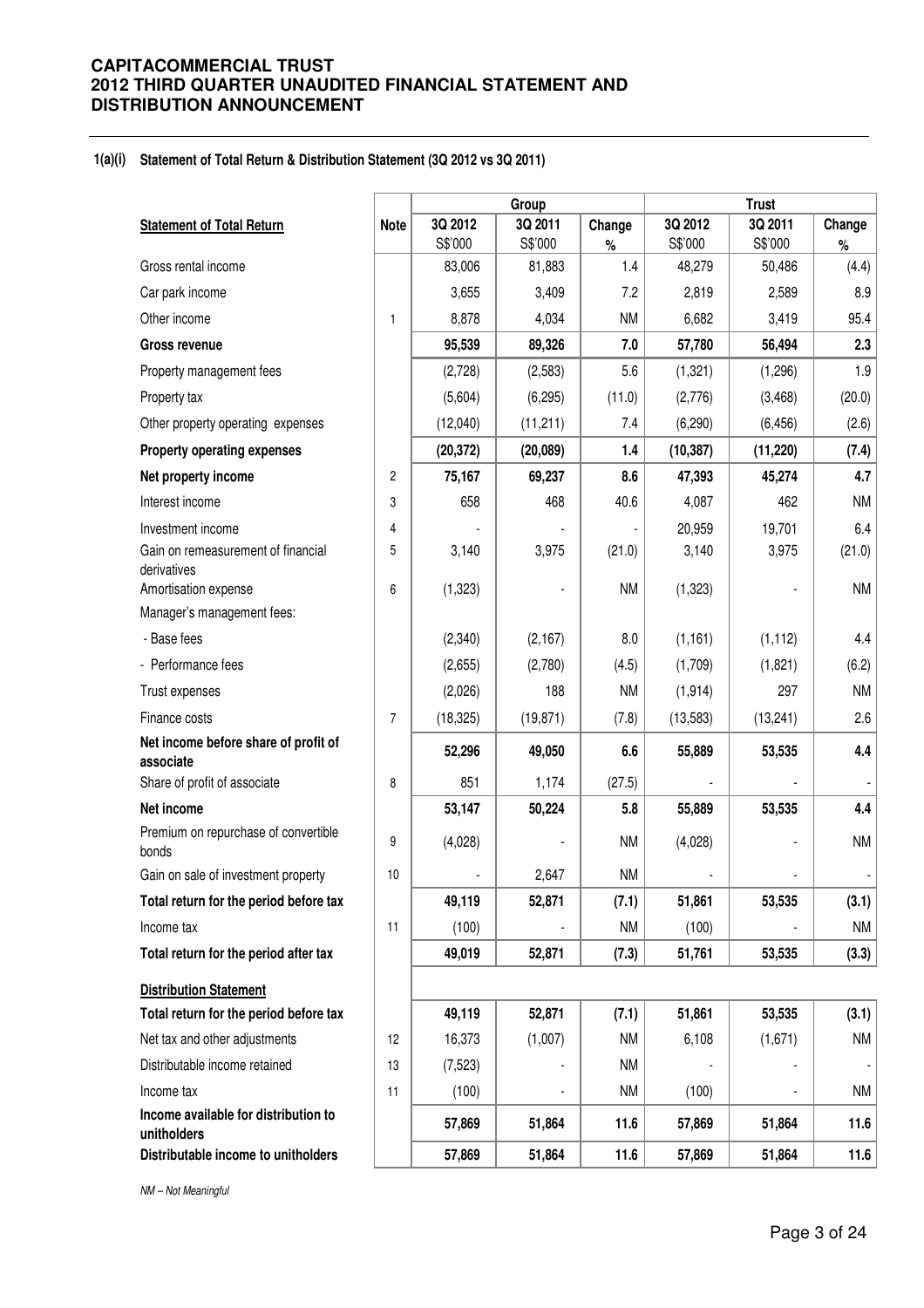### **Notes :**

(1) Other income include the following:-

- (a) Yield protection income from CapitaLand Commercial Limited ("CCL") amounting to S\$4.7 million in 3Q 2012 (S\$1.3 million for 3Q 2011) from One George Street. The amounts were accrued pursuant to a Deed of Yield Protection dated 11 July 2008 in connection with the purchase of One George Street. Under the Deed of Yield Protection, CCL guarantees a minimum net property income ("NPI") of S\$49.5 million per annum, being 4.25% per annum of S\$1.165 billion (being the purchase price for One George Street) for a period of 5 years from 11 July 2008. The yield protection amount was accrued based on the number of days in the quarter. Accordingly, the net property income varies from quarter to quarter but for the full financial year, the net property income would be S\$49.5 million; and
- (b) Yield stabilization income of S\$1.3 million accrued in 3Q 2012 for Twenty Anson. The amount was accrued pursuant to a Deed of Yield Stabilization dated 22 March 2012 in relation with the acquisition of 100.0% equity interest in FOPL, whereby a yield stabilization sum of S\$17.1 million was provided by the vendors to achieve a stabilized yield of up to 5.5% per annum of the property value of S\$430.0 million, for a period of 3.5 years from 22 March 2012. For 3Q 2012, the yield stabilization sum was computed based on a yield of 4.0% per annum of the property purchase value of S\$430.0 million.
- (2) The following items have been included in arriving at net property income:-

|         | Group   |        | Trust   |         |           |  |  |
|---------|---------|--------|---------|---------|-----------|--|--|
| 3Q 2012 | 3Q 2011 | Change | 3Q 2012 | 3Q 2011 | Change    |  |  |
| S\$'000 | S\$'000 | $\%$   | S\$'000 | S\$'000 | %         |  |  |
| 919     | 1,360   | (32.4) | 881     | 1,376   | (36.0)    |  |  |
| (6)     | -       | NMl    | 6)      |         | <b>NM</b> |  |  |

Reversal of impairment losses on trade receivables

(3) Interest income include the following:-

Depreciation and amortisation

|                                                             | Group<br><b>Trust</b> |         |           |         |         |           |
|-------------------------------------------------------------|-----------------------|---------|-----------|---------|---------|-----------|
|                                                             | 3Q 2012               | 3Q 2011 | Change    | 3Q 2012 | 3Q 2011 | Change    |
|                                                             | S\$'000               | S\$'000 | %         | S\$'000 | S\$'000 | %         |
| Interest income from fixed deposits and current<br>accounts | 127                   | 468     | (72.9)    | 95      | 462     | (79.4)    |
| Interest income from shareholder's loan to<br>MSO Trust     | 531                   |         | <b>NM</b> | 885     |         | NM        |
| Interest income from shareholder's loan to FOPL             |                       |         |           | 3.107   |         | <b>NM</b> |
| Total                                                       | 658                   | 468     | 40.6      | 4,087   | 462     | <b>NM</b> |

(4) This relates to the income distribution from RCS Trust and QCT.

(5) This relates to the gain on the remeasurement of fair value of interest rate swaps.

- (6) This relates to the amortisation of yield stabilization sum in relation to FOPL. The amortisation expense was computed based on 4.0% per annum of the property value of S\$430.0 million less the net income of existing leases of Twenty Anson.
- (7) Finance costs include the following:-

|                                    |         | Group   |        |         | Trust   |        |  |
|------------------------------------|---------|---------|--------|---------|---------|--------|--|
|                                    | 3Q 2012 | 3Q 2011 | Change | 3Q 2012 | 3Q 2011 | Change |  |
|                                    | S\$'000 | S\$'000 | %      | S\$'000 | S\$'000 | $\%$   |  |
| Interest cost                      | 14.397  | 15.597  | 7.7)   | 10.341  | 9.470   | 9.2    |  |
| Amortisation and transaction costs | 3.928   | 4.274   | (8.1)  | 3.242   | 3,771   | (14.0) |  |
| Total                              | 18,325  | 19,871  | (7.8)  | 13,583  | 13,241  | 2.6    |  |

- (8) Share of profit of associate relates to the equity accounting of QCT's results on a 3 month lag basis. The share of profit was lower in 3Q 2012 due mainly to the share of losses on remeasurement of fair value of interest rate swaps recognised.
- (9) This relates to the premium on repurchase of face value of S\$126.0 million in 3Q 2012 of the CB due 2013. Accordingly, the outstanding face value of the CB due 2013 has been reduced to S\$20.8 million as at 30 September 2012. Notice of clean-up call has been served on 14 September 2012. The expected settlement date for the clean-up call is on 15 October 2012.
- (10) Gain on sale of investment property in 3Q 2011 of S\$2.6 million relates to the gain recognised by the Group for the sale of Market Street Car Park to MSO Trust (in which CCT has a 40.0% interest). NM – Not Meaningful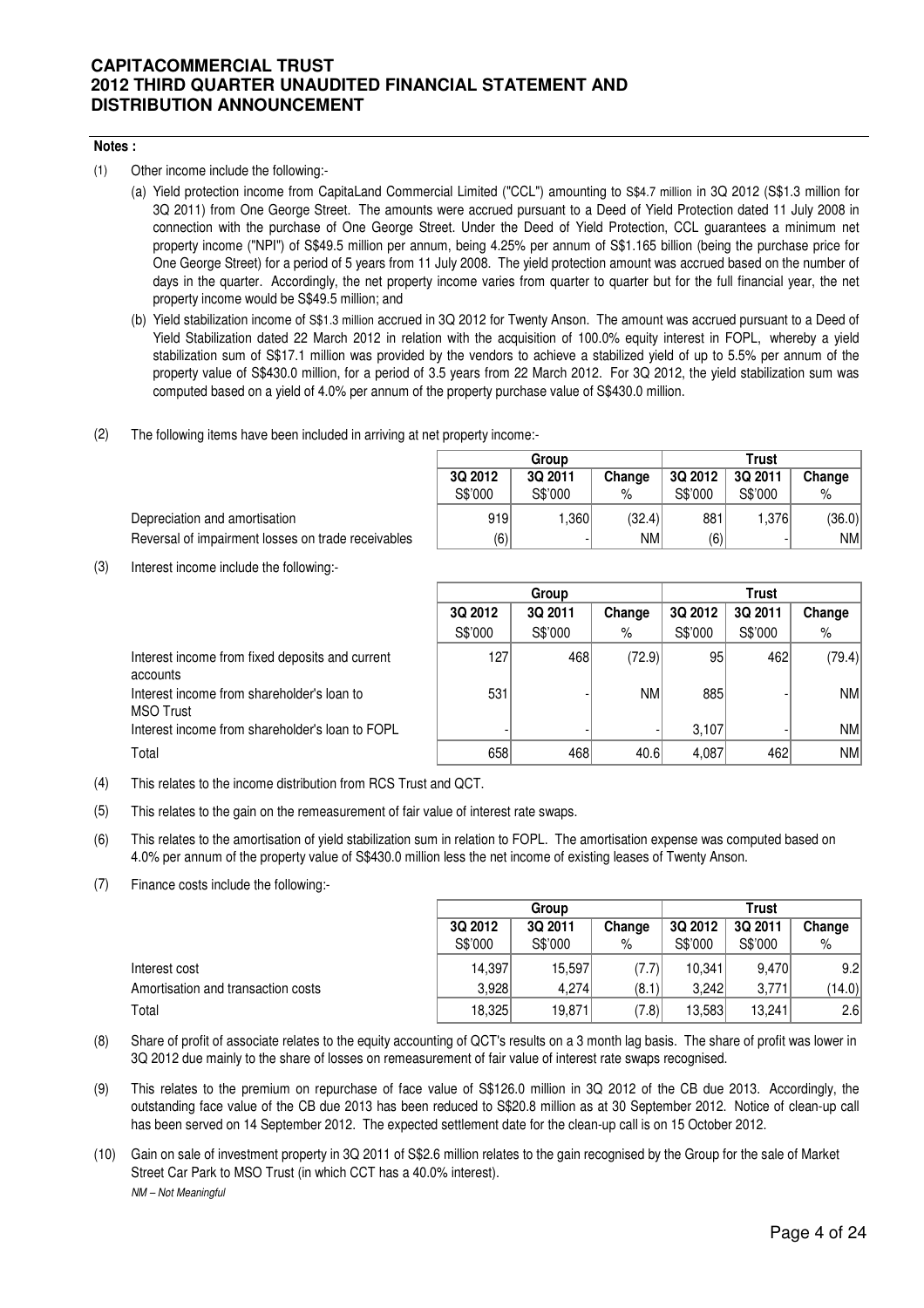- (11) This relates mainly to the income tax provision made on interest income earned from Ringgit denominated fixed deposits in Malaysia that was remitted into Singapore.
- (12) Net tax and other adjustments include the following:-

|                                                |          | Group   |           |         | <b>Trust</b> |           |
|------------------------------------------------|----------|---------|-----------|---------|--------------|-----------|
| Non-tax deductible/(chargeable) items:-        | 3Q 2012  | 3Q 2011 | Change    | 3Q 2012 | 3Q 2011      | Change    |
|                                                | S\$'000  | S\$'000 | %         | S\$'000 | S\$'000      | %         |
| Manager's management fee payable in Units      | 3.107    | 3.054   | 1.7       | 1.060   | 1.040        | 1.9       |
| Trustee's fees                                 | 202      | 191     | 5.8       | 148     | 138          | 7.2       |
| Gain on sale of investment property            |          | (2,647) | <b>NM</b> |         |              |           |
| Gain on remeasurement of financial derivatives | (3, 140) | (3,975) | (21.0)    | (3,140) | (3,975)      | (21.0)    |
| Amortisation and transaction costs             | 3.928    | 4.274   | (8.1)     | 3,242   | 3.771        | (14.0)    |
| Premium on repurchase of convertible bonds     | 4,028    |         | <b>NM</b> | 4,028   |              | NM        |
| Net income from associate                      | 7,523    |         | <b>NM</b> |         |              |           |
| Net (profits)/losses from subsidiaries (12a)   | (240)    |         | <b>NM</b> |         |              |           |
| Other items                                    | 965      | (1,906) | <b>NM</b> | 770     | (2,645)      | <b>NM</b> |
| Net tax and other adjustments                  | 16,373   | (1,007) | <b>NM</b> | 6,108   | (1,671)      | <b>NM</b> |

(12a) Included in (profits)/losses from subsidiaries for 3Q 2012 are profits from FOPL of \$0.2 million. FOPL had not declare dividends in 3Q 2012.

(13) This relates mainly to net tax exempt income from QCT remitted in 3Q 2012. The amount will be retained for anticipated capital expenditures, accrued premium for the convertible bonds due in 2013, and distribution to unitholders in FY2013.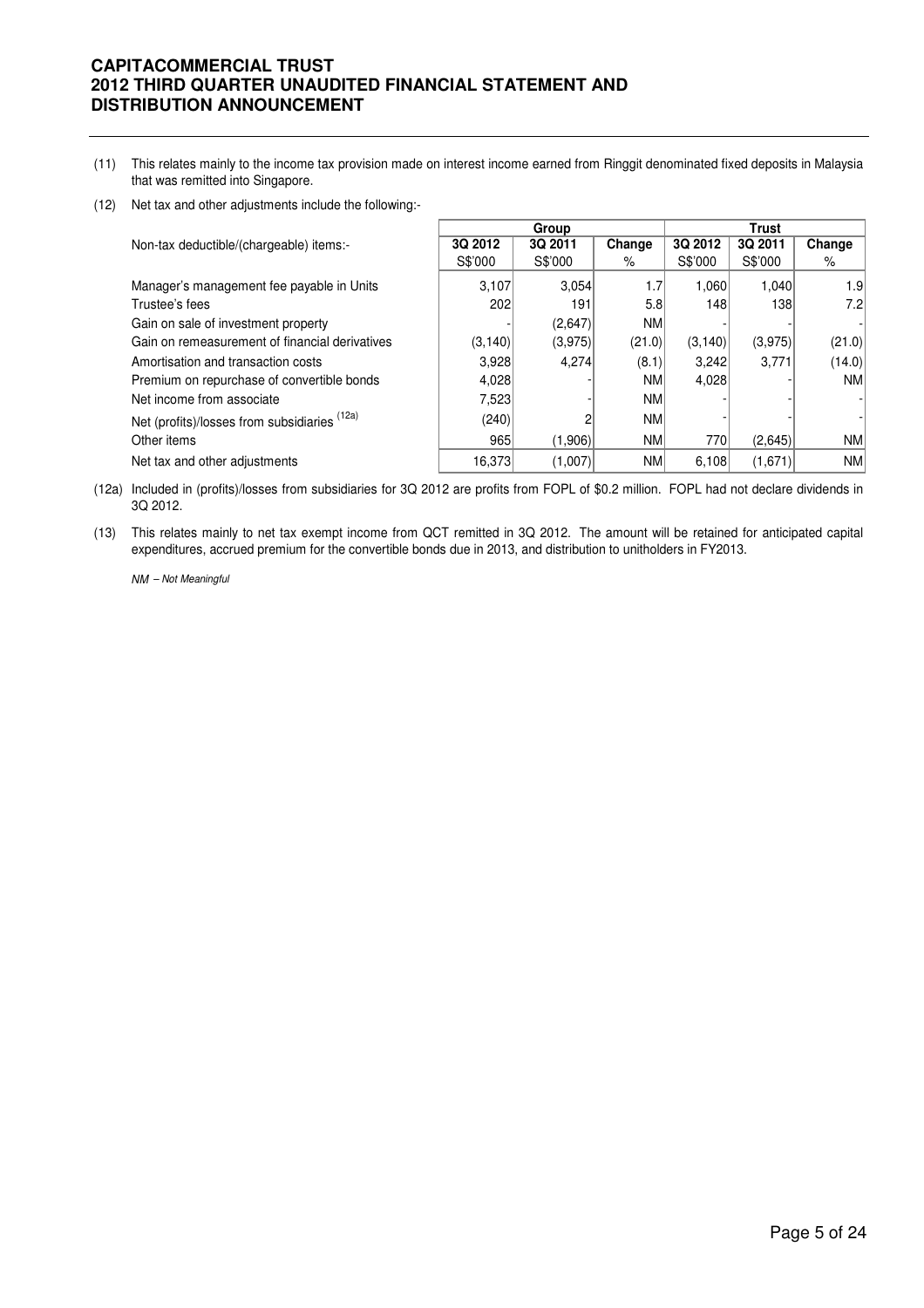#### **1(a)(ii) Statement of Total Return & Distribution Statement (YTD September 2012 vs YTD September 2011)**

|                                                                                                    |                | Group        |              |           | <b>Trust</b>        |              |           |
|----------------------------------------------------------------------------------------------------|----------------|--------------|--------------|-----------|---------------------|--------------|-----------|
| <b>Statement of Total Return</b>                                                                   | <b>Note</b>    | YTD Sep 2012 | YTD Sep 2011 | Change    | <b>YTD Sep 2012</b> | YTD Sep 2011 | Change    |
|                                                                                                    |                | S\$'000      | S\$'000      | %         | S\$'000             | S\$'000      | $\%$      |
| Gross rental income                                                                                |                | 242,127      | 248,612      | (2.6)     | 139,616             | 155,463      | (10.2)    |
| Car park income                                                                                    |                | 10,308       | 11,600       | (11.1)    | 7,835               | 9,193        | (14.8)    |
| Other income                                                                                       | $\mathbf{1}$   | 26,296       | 11,147       | <b>NM</b> | 21,269              | 9,416        | NM        |
| <b>Gross revenue</b>                                                                               |                | 278,731      | 271,359      | 2.7       | 168,720             | 174,072      | (3.1)     |
| Property management fees                                                                           |                | (8, 138)     | (7,788)      | 4.5       | (3,967)             | (3,967)      |           |
| Property tax                                                                                       |                | (15, 225)    | (20, 074)    | (24.2)    | (6, 282)            | (11, 710)    | (46.4)    |
| Other property operating expenses                                                                  |                | (35,019)     | (34, 507)    | 1.5       | (19, 367)           | (20, 626)    | (6.1)     |
| <b>Property operating expenses</b>                                                                 |                | (58, 382)    | (62, 369)    | (6.4)     | (29, 616)           | (36, 303)    | (18.4)    |
| Net property income                                                                                | $\overline{c}$ | 220,349      | 208,990      | 5.4       | 139,104             | 137,769      | 1.0       |
| Interest income                                                                                    | 3              | 2,473        | 1,253        | 97.4      | 9,952               | 1,233        | <b>NM</b> |
| Investment income                                                                                  | 4              |              |              |           | 62,714              | 56,825       | 10.4      |
| Gain on remeasurement of financial<br>derivatives                                                  | 5              | 8,444        | 8,717        | (3.1)     | 8,444               | 8,717        | (3.1)     |
| Amortisation expense                                                                               | 6              | (2,712)      |              | <b>NM</b> | (2,712)             |              | <b>NM</b> |
| Manager's management fees:                                                                         |                |              |              |           |                     |              |           |
| - Base fees                                                                                        |                | (6,943)      | (6, 380)     | 8.8       | (3, 443)            | (3,283)      | 4.9       |
| - Performance fees                                                                                 |                | (8,271)      | (8, 194)     | 0.9       | (5,369)             | (5, 344)     | 0.5       |
| Trust expenses                                                                                     |                | (3,086)      | (1,538)      | <b>NM</b> | (2,718)             | (1,218)      | <b>NM</b> |
| Finance costs                                                                                      | $\overline{7}$ | (55, 467)    | (59, 978)    | (7.5)     | (41, 336)           | (39, 942)    | 3.5       |
| Net income before share of profit of<br>associate                                                  |                | 154,787      | 142,870      | 8.3       | 164,636             | 154,757      | 6.4       |
| Share of profit of associate                                                                       | 8              | 3,022        | 3,205        | (5.7)     |                     |              |           |
| Net income                                                                                         |                | 157,809      | 146,075      | 8.0       | 164,636             | 154,757      | 6.4       |
| Premium on repurchase of convertible<br>bonds                                                      | 9              | (4,028)      |              | <b>NM</b> | (4,028)             |              | <b>NM</b> |
| Gain on sale of investment property                                                                | 10             |              | 2,647        | <b>NM</b> |                     | 7,400        | <b>NM</b> |
| Net change in fair value of investment<br>properties and investment property under<br>construction |                | 48,398       | 144,830      | (66.6)    | 37,836              | 118,307      | (68.0)    |
| Total return for the period before tax                                                             |                | 202,179      | 293,552      | (31.1)    | 198,444             | 280,464      | (29.2)    |
| Income tax                                                                                         | 11             | (100)        |              | <b>NM</b> | (100)               |              | NM        |
| Total return for the period after tax                                                              |                | 202,079      | 293,552      | (31.2)    | 198,344             | 280,464      | (29.3)    |
| <b>Distribution Statement</b>                                                                      |                |              |              |           |                     |              |           |
| Total return for the period before tax                                                             |                | 202,179      | 293,552      | (31.1)    | 198,444             | 280,464      | (29.2)    |
| Net tax and other adjustments                                                                      | 12             | (22, 992)    | (134, 112)   | (82.9)    | (28,095)            | (122, 104)   | (77.0)    |
| Distributable income retained                                                                      | 13             | (8,838)      | (1,080)      | <b>NM</b> |                     |              |           |
| Income tax                                                                                         | 11             | (100)        |              | <b>NM</b> | (100)               |              | ΝM        |
| Income available for distribution to<br>unitholders                                                |                | 170,249      | 158,360      | 7.5       | 170,249             | 158,360      | 7.5       |
| Distributable income to unitholders                                                                |                | 170,249      | 158,360      | 7.5       | 170,249             | 158,360      | 7.5       |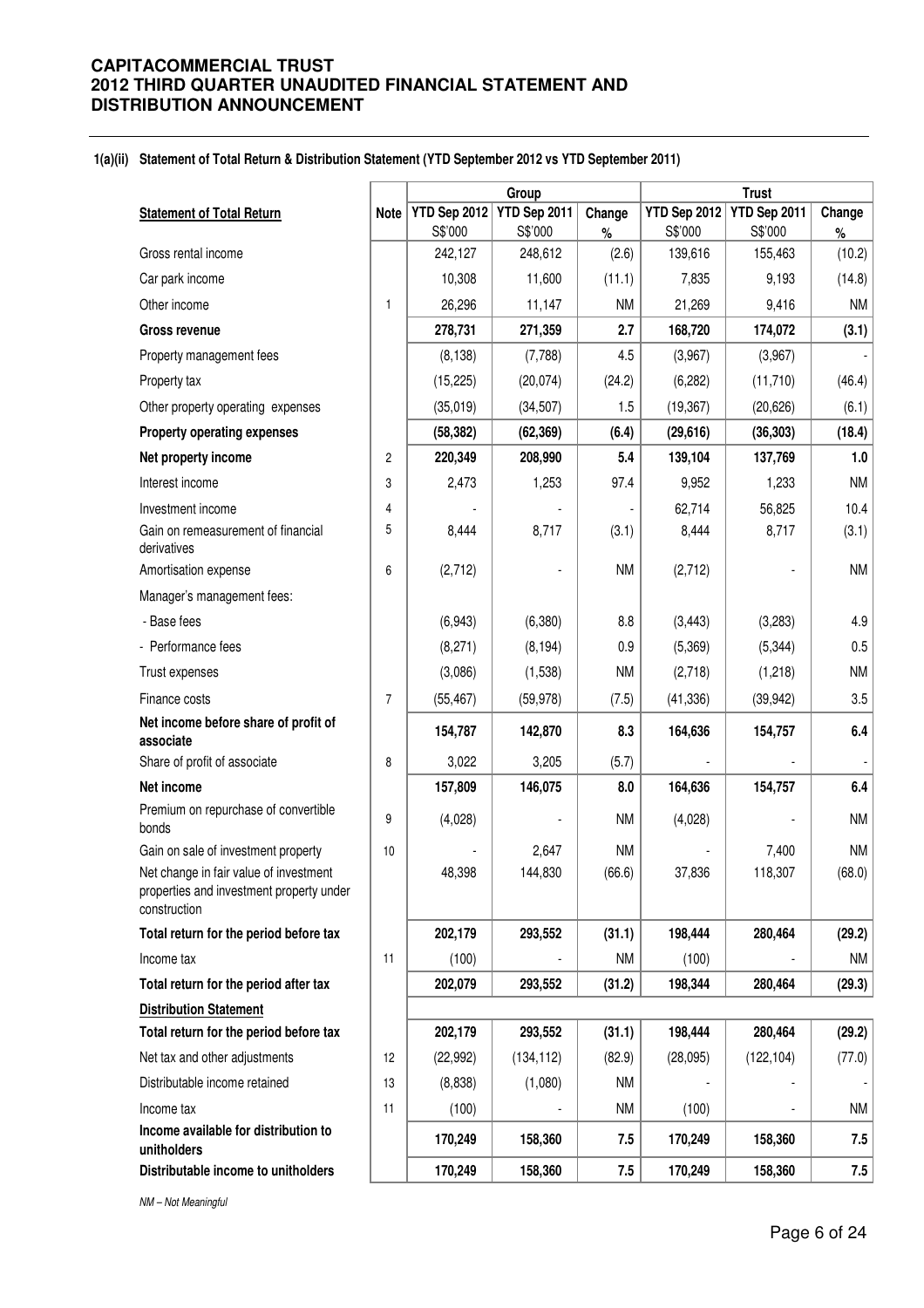#### **Notes :**

- (1) Other income include the following:-
	- (a) Yield protection income from CapitaLand Commercial Limited amounting to S\$13.9 million for YTD September 2012 (S\$ 2.7 million for YTD September 2011) for One George Street. Please refer to note (1)(a) on page 4 for more details; and
	- (b) Yield stabilization income of S\$2.7 million accrued for the period from 22 March 2012 to 30 September 2012 for Twenty Anson. Please refer to note (1)(b) on page 4 for more details.
- (2) The following items have been included in arriving at net property income:-

|                                                                      | <b>Trust</b><br>Group |            |           |            |          |           |
|----------------------------------------------------------------------|-----------------------|------------|-----------|------------|----------|-----------|
|                                                                      | YTD                   | <b>YTD</b> |           | <b>YTD</b> | YTD      |           |
|                                                                      | Sep 2012              | Sep 2011   | Change    | Sep 2012   | Sep 2011 | Change    |
|                                                                      | S\$'000               | S\$'000    | %         | S\$'000    | S\$'000  | %         |
| Depreciation and amortisation                                        | 3.246                 | 4.442      | (26.9)    | 3,152      | 4.343    | (27.4)    |
| (Reversal of impairment) / impairment losses on trade<br>receivables | 1)                    | 17         | <b>NM</b> | (5)        | 19       | <b>NM</b> |

(3) Interest income include the following:-

|                                                             |            | Group    |        |          | Trust    |           |  |
|-------------------------------------------------------------|------------|----------|--------|----------|----------|-----------|--|
|                                                             | <b>YTD</b> | YTD      |        | YTD      | YTD      |           |  |
|                                                             | Sep 2012   | Sep 2011 | Change | Sep 2012 | Sep 2011 | Change    |  |
|                                                             | S\$'000    | S\$'000  | %      | S\$'000  | S\$'000  | %         |  |
| Interest income from fixed deposits and current<br>accounts | 892        | ∣253. ا  | (28.8) | 800      | 1,233    | (35.1)    |  |
| Interest income from shareholder's loan to MSO Trust        | 1,581      |          | NM     | 2,635    |          | <b>NM</b> |  |
| Interest income from shareholder's loan to FOPL             |            |          |        | 6,517    |          | NM        |  |
| Total                                                       | 2,473      | 253. ا   | 97.4   | 9,952    | 233      | NM        |  |

(4) This relates to the income distribution from RCS Trust and QCT.

- (5) This relates to the gain on the remeasurement of fair value of interest rate swaps.
- (6) This relates to the amortisation of yield stabilization sum in relation to FOPL. The amortisation expense was computed based on 4.0% per annum of the property value of S\$430.0 million less the net income of existing leases of Twenty Anson for the period from 22 March 2012 to 30 September 2012.
- (7) Included in finance costs are the following:-

|                                    | Group    |            |        | Trust    |            |        |  |
|------------------------------------|----------|------------|--------|----------|------------|--------|--|
|                                    | YTD      | <b>YTD</b> |        | YTD      | <b>YTD</b> |        |  |
|                                    | Sep 2012 | Sep 2011   | Change | Sep 2012 | Sep 2011   | Change |  |
|                                    | S\$'000  | S\$'000    | %      | S\$'000  | S\$'000    | %      |  |
| Interest cost                      | 43,562   | 45,705     | (4.7)  | 31,321   | 28.436     | 10.1   |  |
| Amortisation and transaction costs | 11,905   | 14,273     | (16.6) | 10.015   | 11,506     | (13.0) |  |
| Total                              | 55,467   | 59,978     | (7.5)  | 41,336   | 39,942     | 3.5    |  |

- $(8)$  Share of profit of associate relates to the equity accounting of QCT's results on a 3 month lag basis.
- (9) This relates to the premium on repurchase of face value of S\$126.0 million in 3Q 2012 of the CB due 2013.
- (10) Gain on sale of investment property for YTD September 2011 by the Group and the Trust relates to the gain recognised for the sale of Market Street Car Park to MSO Trust (in which CCT has a 40.0% interest).
- (11) This relates mainly to the income tax provision made on interest income earned from Ringgit denominated fixed deposits in Malaysia that was remitted into Singapore.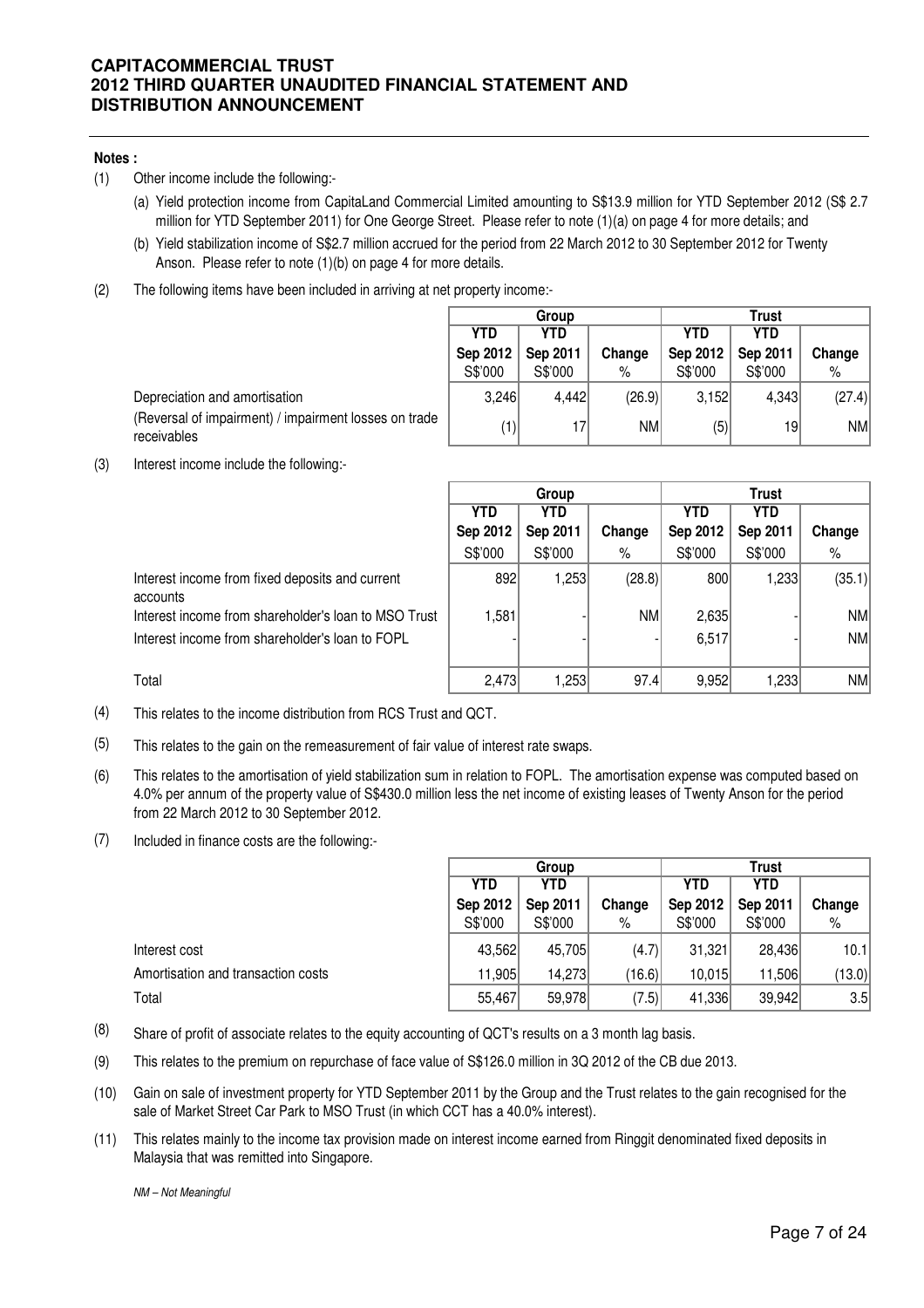|                                                                                                 |           | Group      |            | Trust      |            |           |  |
|-------------------------------------------------------------------------------------------------|-----------|------------|------------|------------|------------|-----------|--|
|                                                                                                 | YTD.      | YTD        |            | <b>YTD</b> | <b>YTD</b> |           |  |
| Non-tax deductible/(chargeable) items:                                                          | Sep 2012  | Sep 2011   | Change     | Sep 2012   | Sep 2011   | Change    |  |
|                                                                                                 | S\$'000   | S\$'000    | %          | S\$'000    | S\$'000    | %         |  |
| Manager's management fee paid and payable in Units                                              | 9,320     | 9.019      | 3.3        | 3,151      | 3,072      | 2.6       |  |
| Trustee's fees                                                                                  | 601       | 562        | 6.9        | 438        | 407        | 7.6       |  |
| Net change in fair value of investment properties and<br>investment property under construction | (48, 398) | (144, 830) | (66.6)     | (37, 836)  | (118,307)  | (68.0)    |  |
| Gain on sale of investment property                                                             |           | (2,647)    |            |            | (7,400)    | <b>NM</b> |  |
| Gain on remeasurement of financial derivatives                                                  | (8, 444)  | (8,717)    | (3.1)      | (8, 444)   | (8,717)    | (3.1)     |  |
| Premium on repurchase of convertible bonds                                                      | 4,028     |            |            | 4,028      |            | NM.       |  |
| Amortisation and transaction costs                                                              | 11,905    | 14,273     | (16.6)     | 10,015     | 11,506     | (13.0)    |  |
| Net income from associate                                                                       | 9,405     |            | <b>NM</b>  |            |            |           |  |
| Net (profits)/losses from subsidiaries (12a)                                                    | (584)     | 15         | <b>NMI</b> |            |            |           |  |
| Other items                                                                                     | (825)     | (1,787)    | (53.8)     | 553        | (2,665)    | NM.       |  |
| Net tax and other adjustments                                                                   | (22, 992) | (134, 112) | (82.9)     | (28,095)   | (122, 104) | (77.0)    |  |

#### (12) Included in the net tax and other adjustments are the following:-

(12a) Included in (profits)/losses from subsidiaries for YTD September 2012 are profits from FOPL of \$0.6 million. FOPL had not declare any dividends for YTD September 2012.

(13) In YTD September 2012, this relates mainly to the net tax exempt income from QCT remitted. The amount has been retained for anticipated capital expenditures, accrued premium for the convertible bonds due in 2013, and distribution to unitholders in FY2013. In YTD September 2011, this relates to RCS Trust's retention of its taxable income (CCT's 60.0% interest) of \$1.1 million.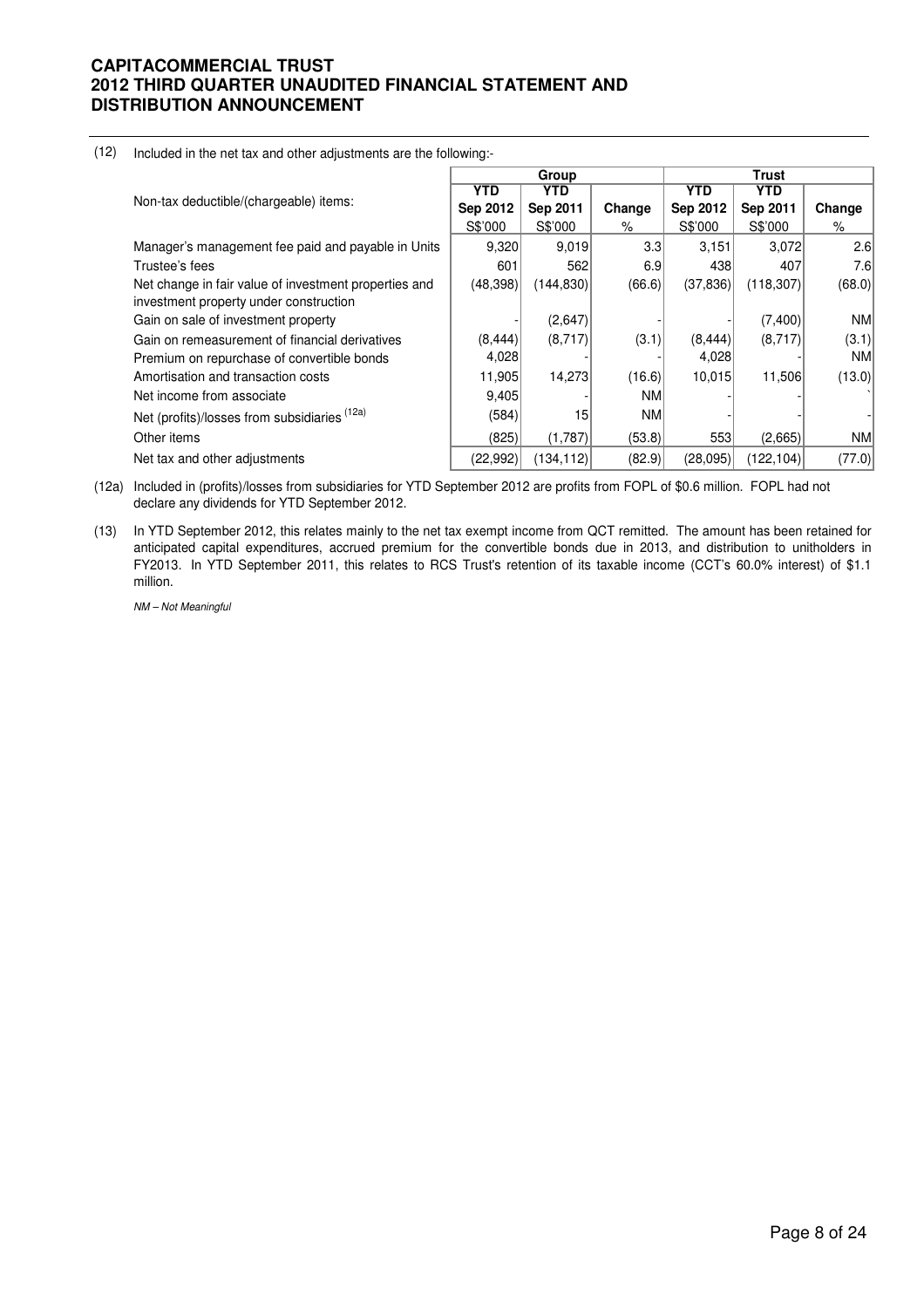#### **1(b)(i) Balance Sheet as at 30 September 2012 vs 31 December 2011**

|                                          |                |                     | Group               |                |                     | <b>Trust</b>        |                |
|------------------------------------------|----------------|---------------------|---------------------|----------------|---------------------|---------------------|----------------|
|                                          | <b>Note</b>    | Sep 2012<br>S\$'000 | Dec 2011<br>S\$'000 | Change<br>$\%$ | Sep 2012<br>S\$'000 | Dec 2011<br>S\$'000 | Change<br>$\%$ |
| <b>Non-current assets</b>                |                |                     |                     |                |                     |                     |                |
| Plant and equipment                      |                | 868                 | 1,018               | (14.7)         | 741                 | 877                 | (15.5)         |
| Investment properties                    | 1              | 6,234,185           | 5,729,800           | 8.8            | 4,083,191           | 4,030,000           | 1.3            |
| Investment property under construction   | $\overline{c}$ | 304,474             | 281,853             | 8.0            |                     |                     |                |
| Subsidiaries                             | 3              |                     |                     |                | 435,576             |                     | <b>NM</b>      |
| Associate                                | 4              | 64,666              | 66,827              | (3.2)          | 51,479              | 51,479              |                |
| Joint ventures                           | 5              | 64,800              | 64,800              |                | 961,046             | 954,875             | 0.6            |
| Available-for-sale unquoted investment   | 6              | 7,489               | 7,489               |                | 7,489               | 7,489               |                |
| Intangible asset                         | 7              | 14,388              |                     | <b>NM</b>      | 14,388              |                     | <b>NM</b>      |
| <b>Total non-current assets</b>          |                | 6,690,870           | 6,151,787           | 8.8            | 5,553,910           | 5,044,720           | 10.1           |
| <b>Current assets</b>                    |                |                     |                     |                |                     |                     |                |
| Trade and other receivables              | 8              | 13,622              | 25,188              | (45.9)         | 27,660              | 24,001              | 15.2           |
| Cash and cash equivalents                | 9              | 118,193             | 576,919             | (79.5)         | 67,227              | 542,537             | (87.6)         |
| <b>Total current assets</b>              |                | 131,815             | 602,107             | (78.1)         | 94,887              | 566,538             | (83.3)         |
| <b>Total assets</b>                      |                | 6,822,685           | 6,753,894           | 1.0            | 5,648,797           | 5,611,258           | 0.7            |
| <b>Current liabilities</b>               |                |                     |                     |                |                     |                     |                |
| Trade and other payables                 | 10             | 92,385              | 70,459              | 31.1           | 47,990              | 45,486              | 5.5            |
| Current portion of security deposits     |                | 17,176              | 17,210              | (0.2)          | 9,056               | 11,121              | (18.6)         |
| Interest-bearing liabilities             | 11             | 50,000              | 569,393             | (91.2)         | 50,000              | 569,393             | (91.2)         |
| Convertible bonds-liability component    | 12             | 22,469              |                     | <b>NM</b>      | 22,469              |                     | <b>NM</b>      |
| Fair value of financial derivatives      | 13             | 5,485               |                     | <b>NM</b>      | 5,485               |                     | <b>NM</b>      |
| Current tax payable                      | 14             | 104                 |                     | <b>NM</b>      | 104                 |                     | NM             |
| <b>Total current liabilities</b>         |                | 187,619             | 657,062             | (71.4)         | 135,104             | 626,000             | (78.4)         |
| <b>Non-current liabilities</b>           |                |                     |                     |                |                     |                     |                |
| Non-current portion of security deposits |                | 32,216              | 28,583              | 12.7           | 19,097              | 17,334              | 10.2           |
| Interest-bearing liabilities             | 15             | 1,622,430           | 1,086,671           | 49.3           | 850,399             | 320,000             | <b>NM</b>      |
| Loans from joint venture partners        | 16             | 64,800              | 64,800              |                |                     |                     |                |
| Convertible bonds - liability component  | 17             | 375,270             | 361,453             | 3.8            | 375,270             | 361,453             | 3.8            |
| Fair value of financial derivatives      | 18             | 1,495               | 13,929              | (89.3)         |                     | 13,929              | NM             |
| <b>Total non-current liabilities</b>     |                | 2,096,211           | 1,555,436           | 34.8           | 1,244,766           | 712,716             | 74.7           |
| <b>Total liabilities</b>                 |                | 2,283,830           | 2,212,498           | 3.2            | 1,379,870           | 1,338,716           | 3.1            |
| Net assets                               |                | 4,538,855           | 4,541,396           | (0.1)          | 4,268,927           | 4,272,542           | (0.1)          |
| Unitholders' funds                       |                | 4,538,855           | 4,541,396           | (0.1)          | 4,268,927           | 4,272,542           | (0.1)          |
|                                          |                |                     |                     |                |                     |                     |                |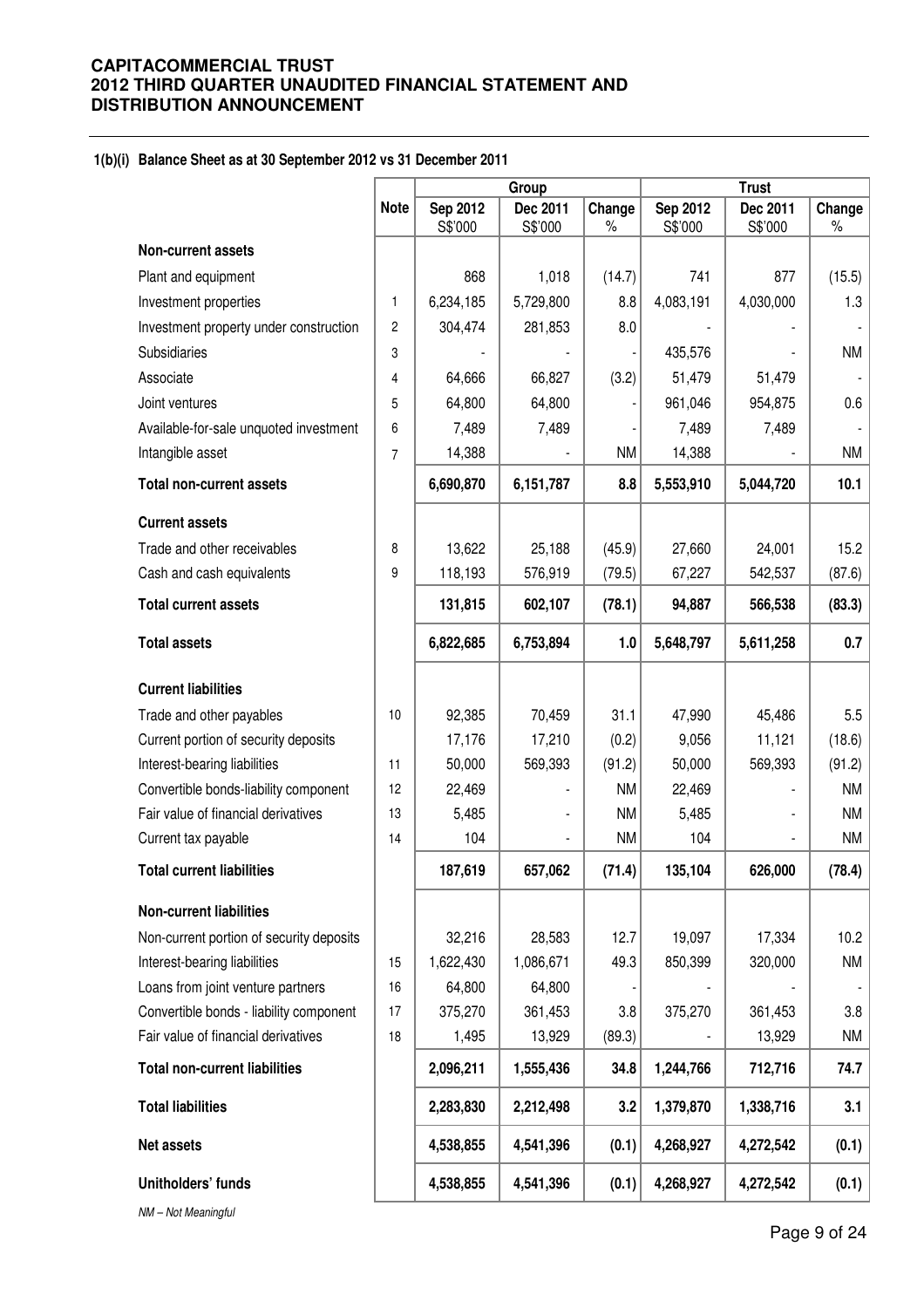#### **Notes :**

- (1) The increase in the Group's Investment properties was mainly due to the addition of Twenty Anson, acquired by CCT on 22 March 2012 through its 100.0% equity interest in FOPL as well as the increase in property values for the valuation of the investment properties as at 30 June 2012.
- (2) Investment property under construction refers to CCT's 40.0% interest in CapitaGreen. The increase in value was primarily due to construction and related cost incurred.
- (3) This relates to the 100.0% investment in CCT MTN Pte. Ltd. of \$1 and FOPL of \$435.6 million at the Trust level.
- (4) This relates to the 30.0% investment in QCT. QCT is a Malaysia-listed real estate investment trust focused on acquiring and investing in commercial properties in Malaysia.
- (5) At the Trust level, it relates to investments in RCS Trust of S\$830.6 million (CCT's 60.0% interest) and in MSO Trust of S\$130.4 million (CCT's 40.0% interest). At the Group level, S\$64.8 million is CCT's 40.0% interest in third party shareholders' loan to MSO Trust.
- (6) This relates to the investment in MCDF. MCDF is an investment fund which invests in real estate development properties primarily in Kuala Lumpur and the Klang Valley.
- (7) This relates to the unamortised yield stabilization sum receivable by the Group for its 100.0% interest in FOPL. The intangible asset is amortised over the yield stabilization period of 3.5 years commencing on 22 March 2012.
- (8) The decrease in Trade and other receivables for the group was mainly due to the net input tax received in YTD September 2012 from IRAS in relation to the differential premium payment by MSO Trust.
- (9) The decrease in the Group's Cash and cash equivalents was due mainly to the cash payment for the acquisition of FOPL.
- (10) The increase in Trade and other payables was due mainly to the deferred income relating to the yield stabilization sum of FOPL, offset by decrease in trade creditors due to payments made.
- (11) Movement in Interest-bearing liabilities under Current liabilities was due to:
	- a) Repayment of secured bank borrowings of S\$570.0 million on 16 March 2012; and
	- b) Fixed rate notes of \$50.0 million being reclassified from Non-current liabilities to Current liabilities.
- (12) This relates to the liability component of the outstanding face value of S\$20.8 million CB due 2013. The CCT Trustee has announced on 14 September 2012 its intention to exercise the clean-up call pursuant to condition 8.2.3 of the terms and conditions of CB due 2013 to redeem the outstanding face value of S\$20.8 million at a price of 109.37 per cent. of their issued price plus any accrued interest on the cleanup call redemption date on 15 October 2012.
- (13) This relates to the fair value of the interest rate swaps of notional amount of S\$370.0 miilion maturing in March 2013 which has been reclassified from Non-current liabilities to Current Liabilities.
- (14) This relates to income tax provision made on interest income earned from Ringgit denominated fixed deposits in Malaysia that was remitted into Singapore.
- (15) Interest-bearing liabilities under Non-current liabilities as at 30 September 2012 comprised of:
	- a) Secured term loans by RCS Trust of gross borrowings of S\$1,000.0 million (CCT's 60% interest is S\$600.0 million);
	- b) Secured term loans by MSO Trust of gross borrowings of S\$450.0 million (CCT's 40.0% interest is S\$180.0 million);
	- c) Fixed rate notes totaling S\$270.0 million; and
	- d) Unsecured bank borrowings of S\$585.0 million.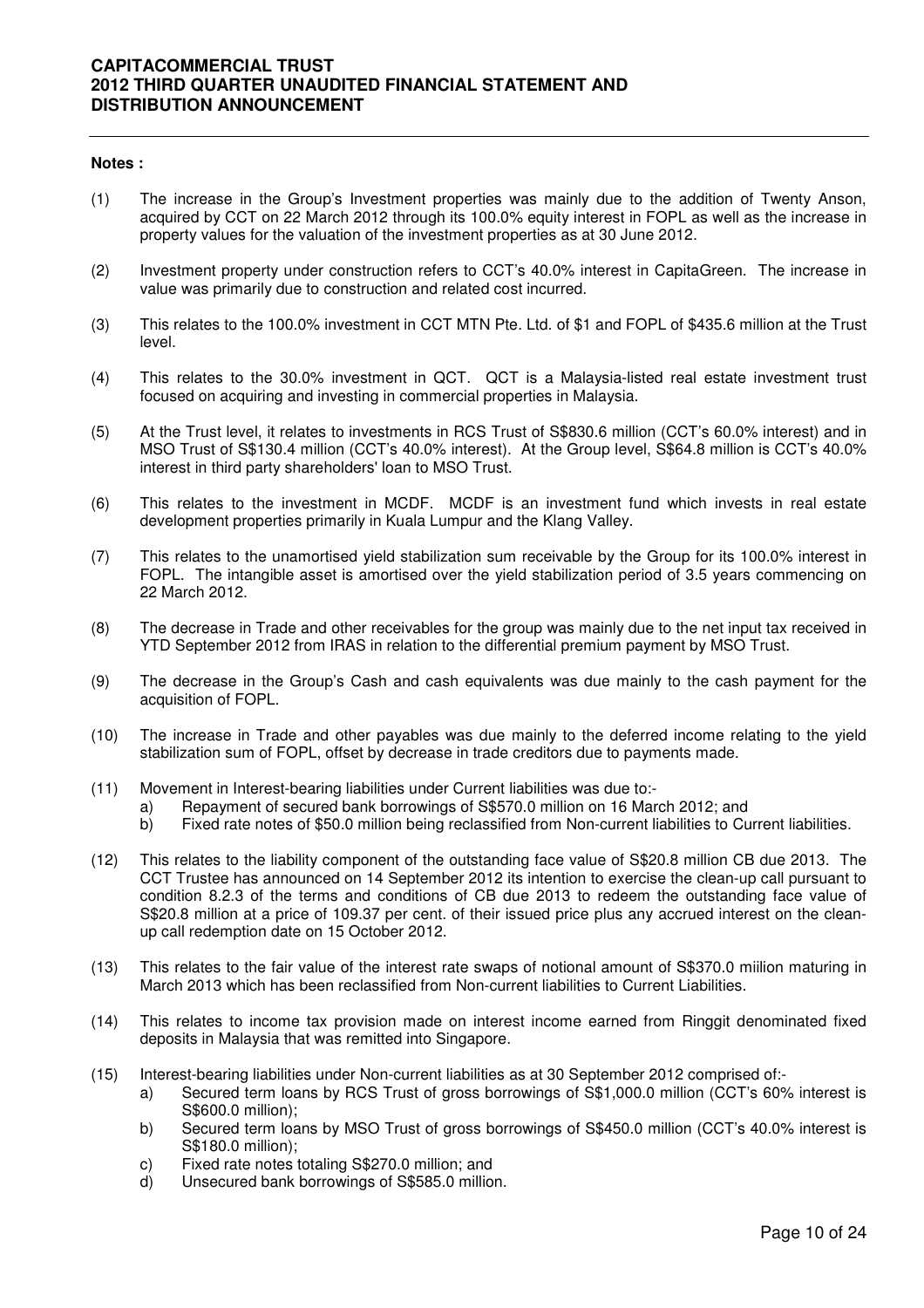- (16) This relates to the third-party shareholders' loan to MSO Trust, in which CCT has 40.0% interest.
- (17) This relates to the liability component of the face value of S\$224.5 million CB due 2015 and the face value of S\$175.0 million CB due 2017, carried at amortised cost as at 30 September 2012. Balance as at 31 December 2011 includes the outstanding face value of S\$146.8 million CB due 2013. The CCT Trustee announced on 13 August 2012 the launch of the tender offer for CB due 2013. The tender offer expired on 6 September 2012 and the CCT Trustee received valid tenders in an aggregate principal amount of S\$126.0 million at a price of 111.30 per cent. The aggregate cash consideration, including accrued interest payable by the CCT Trustee for the repurchase was S\$141.1 million which was paid from the net proceeds of the CB due 2017.
- (18) As at 30 September 2012, the fair value of financial derivatives refers to the interest rate swaps of MSO Trust, at notional amount of S\$440.0 miilion (CCT's 40% interest is S\$176.0 million). MSO Trust has adopted cashflow hedge accounting for the interest rate swaps. As at 31 December 2011, the amount relates to the fair value of the interest rate swaps for CCT at notional amount of S\$370.0 million, which has been reclassified to Current liabilities (see note 13 above).

|                                                    |                 | Group                    |           | <b>Trust</b>    |                          |           |
|----------------------------------------------------|-----------------|--------------------------|-----------|-----------------|--------------------------|-----------|
|                                                    | <b>Sep 2012</b> | Dec 2011                 | Change    | <b>Sep 2012</b> | Dec 2011                 | Change    |
|                                                    | S\$'000         | S\$'000                  | %         | S\$'000         | S\$'000                  | $\%$      |
| <b>Secured borrowings</b>                          |                 |                          |           |                 |                          |           |
| Amount repayable after one year                    | 780,000         | 776,000                  | 0.5       |                 |                          |           |
| Less: Unamortised portion of<br>transactions costs | (7,969)         | (9,329)                  | (14.6)    |                 |                          |           |
|                                                    | 772,031         | 766,671                  | 0.7       | $\blacksquare$  | $\overline{\phantom{a}}$ |           |
| Amount repayable within one year                   |                 | 570,000                  | <b>NM</b> |                 | 570,000                  | NM        |
| Less: Unamortised portion of<br>transactions costs |                 | (607)                    | <b>NM</b> |                 | (607)                    | <b>NM</b> |
|                                                    |                 | 569,393                  | <b>NM</b> | $\blacksquare$  | 569,393                  | <b>NM</b> |
| <b>Total</b>                                       | 772,031         | 1,336,064                | (42.2)    |                 | 569,393                  | NM        |
| <b>Unsecured borrowings</b>                        |                 |                          |           |                 |                          |           |
| Amount repayable after one year                    | 1,235,428       | 685,084                  | 80.3      | 1,235,428       | 685,084                  | 80.3      |
| Less: Unamortised portion of<br>transactions costs | (9,759)         | (3,631)                  | <b>NM</b> | (9,759)         | (3,631)                  | NM        |
|                                                    | 1,225,669       | 681,453                  | 79.9      | 1,225,669       | 681,453                  | 79.9      |
| Amount repayable within one year                   | 72,514          | $\overline{\phantom{0}}$ | <b>NM</b> | 72,514          |                          | <b>NM</b> |
| Less: Unamortised portion of<br>transactions costs | (45)            |                          | <b>NM</b> | (45)            | -                        | NM        |
|                                                    | 72,469          |                          | <b>NM</b> | 72,469          |                          | NM        |
| <b>Total</b>                                       | 1,298,138       | 681,453                  | 90.5      | 1,298,138       | 681,453                  | 90.5      |
| <b>Total borrowings</b>                            | 2,070,169       | 2,017,517                | 2.6       | 1,298,138       | 1,250,846                | 3.8       |

#### **1(b)(ii) Aggregate amount of borrowings (including debt securities)**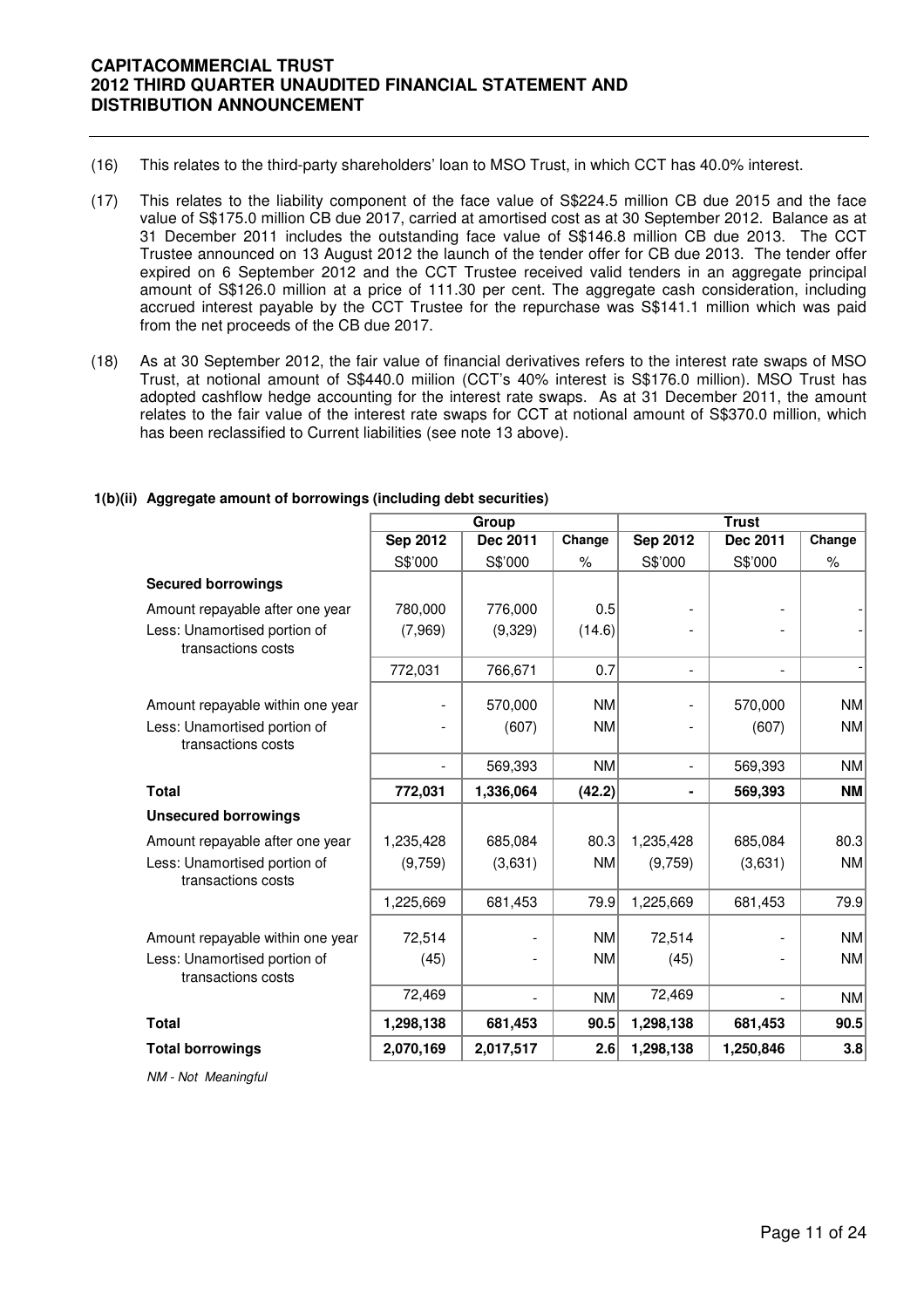#### **Details of any collaterals**

- (1) As security for the secured term loans of S\$1.0 billion (CCT's 60.0% interest is S\$600.0 million), RCS Trust has granted in favour of the lenders the following:
	- (i) a mortgage over RCS;
	- (ii) an assignment of the insurance policies relating to RCS;
	- (iii) an assignment of the agreements relating to the management of RCS;
	- (iv) an assignment and charge of the rental proceeds and tenancy agreements of units in RCS; and
	- (v) a charge creating a fixed and floating charge over certain assets of RCS.
- (2) As security for the secured term loans facilities of S\$440.0 million and revolving loan facility of S\$450.0 million (CCT's 40.0% interest is S\$176.0 million and S\$180.0 million respectively), MSO Trust has granted in favour of the lenders the following:
	- (i) a mortgage over the property described as the whole of Lot 503A of Town Subdivision 1, together with the building(s) erected or to be erected thereon;
	- (ii) an assignment of the insurance policies;
	- (iii) an assignment of proceeds, project documents, shareholders' undertaking and the security trust deed; and
	- (iv) a fixed and floating charge over the property.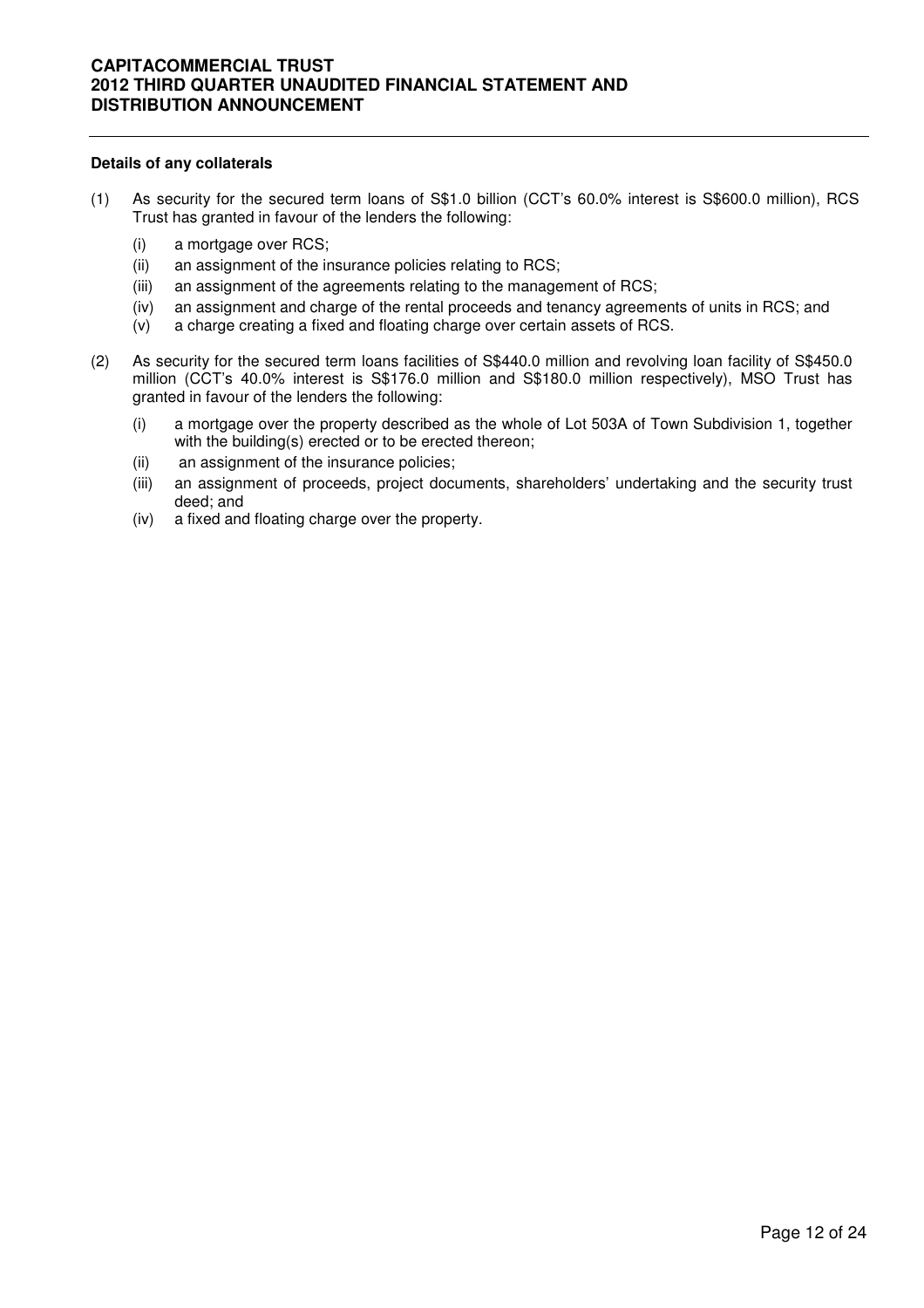**1(c)(i) Cash flow statement (3Q 2012 vs 3Q 2011)** 

|                                                                                |                                |                       | Group      |
|--------------------------------------------------------------------------------|--------------------------------|-----------------------|------------|
|                                                                                | <b>Note</b>                    | 3Q 2012               | 3Q 2011    |
|                                                                                |                                | S\$'000               | S\$'000    |
| <b>Operating activities</b>                                                    |                                |                       |            |
| Total return for the period before tax                                         |                                | 49,119                | 52,871     |
| <b>Adjustments for:</b>                                                        |                                |                       |            |
| Share of profit of associate                                                   |                                | (851)                 | (1, 174)   |
| Amortisation of lease incentives                                               |                                | 880                   | 1,254      |
| Amortisation expense                                                           |                                | 1,323                 |            |
| Finance costs                                                                  |                                | 18,325                | 19,871     |
| Depreciation of plant and equipment                                            |                                | 39                    | 106        |
| Loss on disposal of plant and equipment                                        |                                |                       | 24         |
| Reversal of impairment losses on trade receivables                             |                                | (6)                   |            |
| Interest income                                                                |                                | (658)                 | (468)      |
| Gain on remeasurement of financial derivatives                                 |                                | (3, 140)              | (3,975)    |
| Premium on repurchase of convertible bonds                                     |                                | 4,028                 |            |
| Manager's management fees paid and payable in Units                            |                                | 3,107                 | 3,054      |
| Gain on sale of investment property                                            |                                |                       | (2,647)    |
| Foreign exchange loss                                                          |                                | 188                   | 272        |
| Operating income before working capital changes                                |                                | 72,354                | 69,188     |
| <b>Changes in working capital</b>                                              |                                |                       |            |
| Trade and other receivables                                                    |                                | 3,621                 | 1,517      |
| Trade and other payables                                                       |                                | (2,383)               | (5, 454)   |
| Security deposits                                                              |                                | 1,459                 | (2, 383)   |
| Cash generated from operating activities                                       |                                | 75,051                | 62,868     |
| Income tax refund                                                              |                                | 3                     |            |
| Net cash from operating activities                                             |                                | 75,054                | 62,868     |
|                                                                                |                                |                       |            |
| <b>Investing activities</b>                                                    |                                |                       |            |
| Capital expenditure on investment properties                                   |                                | (11,092)              | (2,869)    |
| Purchase of plant and equipment                                                |                                | (15)                  | (8)        |
| Capital redemption by available-for-sale unquoted investment                   |                                |                       | 417        |
| Distributions from associate                                                   |                                | 1,735                 | 1,710      |
| Interest received                                                              |                                | 173                   | 443        |
| Net proceeds from sale of investment property                                  |                                |                       | 33,600     |
| Net cash (used in) / from investing activities                                 |                                | (9, 199)              | 33,293     |
| <b>Financing activities</b>                                                    |                                |                       |            |
| Interest paid                                                                  |                                |                       | (13,691)   |
|                                                                                |                                | (11, 612)<br>(135)    | (60)       |
| Borrowing transaction costs paid<br>Distribution to unitholders                |                                | (106, 816)            | (106, 608) |
|                                                                                |                                |                       |            |
| Repurchase of convertible bonds<br>Proceeds from issuance of convertible bonds | $\mathbf{1}$<br>$\overline{c}$ | (140, 238)<br>175,000 |            |
| Proceeds from interest-bearing liabilities                                     | 3                              | 4,000                 | 21,600     |
| Net cash used in financing activities                                          |                                | (79, 801)             |            |
|                                                                                |                                |                       | (98, 759)  |
| Net decrease in cash and cash equivalents                                      |                                | (13, 946)             | (2,598)    |
| Cash and cash equivalents at beginning of period                               |                                | 132,139               | 470,690    |
| Cash and cash equivalents at end of period                                     |                                | 118,193               | 468,092    |

#### **Note:**

- (1) This relates to the repurchase of the face value S\$126.0 million of CB due 2013 at a price of 111.30 per cent.
- (2) This relates to the proceeds from the face value of S\$175.0 million CB due 2017 issued.
- $(3)$  This relates to the drawndown by MSO Trust of S\$10.0 million from the revolving loan facility (CCT's 40% interest is S\$4.0 million).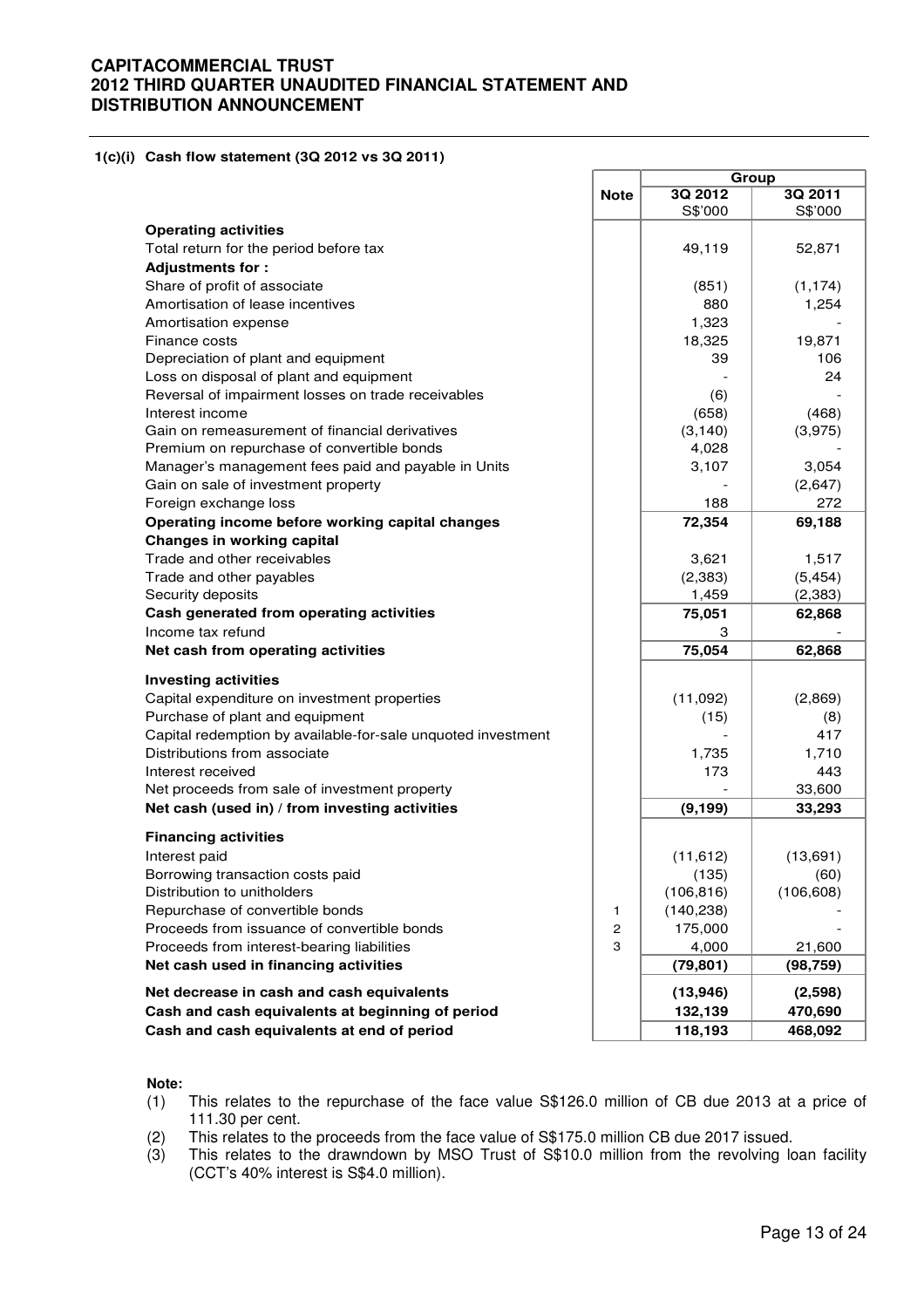#### **1(c)(ii) Cash flow statement (YTD September 2012 vs YTD September 2011)**

|                                                                   |             |                         | Group                   |  |
|-------------------------------------------------------------------|-------------|-------------------------|-------------------------|--|
|                                                                   | <b>Note</b> | YTD Sep 2012<br>S\$'000 | YTD Sep 2011<br>S\$'000 |  |
| <b>Operating activities</b>                                       |             |                         |                         |  |
| Total return for the year before tax                              |             | 202,179                 | 293,552                 |  |
| <b>Adjustments for:</b>                                           |             |                         |                         |  |
| Share of profit of associate                                      |             | (3,022)                 | (3,205)                 |  |
| (Reversal of impairment) / impairment losses on trade receivables |             | (1)                     | 17                      |  |
| Amortisation of lease incentives                                  |             | 3,052                   | 4,002                   |  |
| Amortisation expense                                              |             | 2,712                   |                         |  |
| Finance costs                                                     |             | 55,467                  | 59,978                  |  |
| Depreciation of plant and equipment                               |             | 194                     | 440                     |  |
| Gain on disposal of plant and equipment                           |             |                         | 23                      |  |
| Foreign exchange loss                                             |             | 393                     | 894                     |  |
| Interest income                                                   |             | (2, 473)                | (1,253)                 |  |
| Gain on remeasurement of financial derivatives                    |             | (8, 444)                | (8,717)                 |  |
| Premium on repurchase of convertible bonds                        |             | 4,028                   |                         |  |
| Manager's management fees paid and payable in Units               |             | 9,320                   | 9,019                   |  |
| Net change in fair value of investment properties and investment  |             | (48, 398)               | (144, 830)              |  |
| property under construction                                       |             |                         |                         |  |
| Gain on sale of investment property                               |             |                         | (2,647)                 |  |
| Operating income before working capital changes                   |             | 215,007                 | 207,273                 |  |
| <b>Changes in working capital</b>                                 |             |                         |                         |  |
| Trade and other receivables                                       |             | 9,968                   | (4,682)                 |  |
|                                                                   |             |                         |                         |  |
| Trade and other payables                                          |             | 7,135                   | (35,588)                |  |
| Security deposits                                                 |             | 3,600                   | (1,539)                 |  |
| Cash generated from operations                                    |             | 235,710                 | 165,464                 |  |
| Income tax refund                                                 |             | 3                       |                         |  |
| Net cash generated from operating activities                      |             | 235,713                 | 165,464                 |  |
| <b>Investing activities</b>                                       |             |                         |                         |  |
| Capital expenditure on investment properties                      |             | (39, 469)               | (17, 758)               |  |
| Purchase of plant and equipment                                   |             | (82)                    | (635)                   |  |
| Capital redemption by available-for-sale unquoted investment      |             |                         | 2,769                   |  |
| Acquisition of subsidiary, net of cash acquired                   | 1           | (452, 676)              |                         |  |
| Interest received                                                 |             | 1,020                   | 1,223                   |  |
| Distributions from associate                                      |             | 3,625                   | 3,553                   |  |
| Net proceeds from sale of investment property                     |             |                         | 33,600                  |  |
| Net cash (used in) / from investing activities                    |             | (487, 582)              | 22,752                  |  |
| <b>Financing activities</b>                                       |             |                         |                         |  |
| Interest paid                                                     |             | (41, 410)               | (45, 706)               |  |
| Borrowing transaction costs paid                                  |             | (6, 164)                | (9, 557)                |  |
| Distribution to unitholders                                       |             | (213, 045)              | (217, 564)              |  |
| Repurchase of convertible bonds                                   | 2           | (140, 238)              | (6,634)                 |  |
| Proceeds from issuance of convertible bonds                       | 3           | 175,000                 |                         |  |
| Repayment of interest-bearing liabilities                         | 4           | (570,000)               | (678, 400)              |  |
| Proceeds from interest-bearing liabilities                        | 5           | 589,000                 | 601,800                 |  |
| Net cash used in financing activities                             |             | (206, 857)              | (356,061)               |  |
| Net decrease in cash and cash equivalents                         |             | (458, 726)              | (167, 845)              |  |
| Cash and cash equivalents at beginning of period                  |             | 576,919                 | 635,937                 |  |
| Cash and cash equivalents at end of period                        |             | 118,193                 | 468,092                 |  |
|                                                                   |             |                         |                         |  |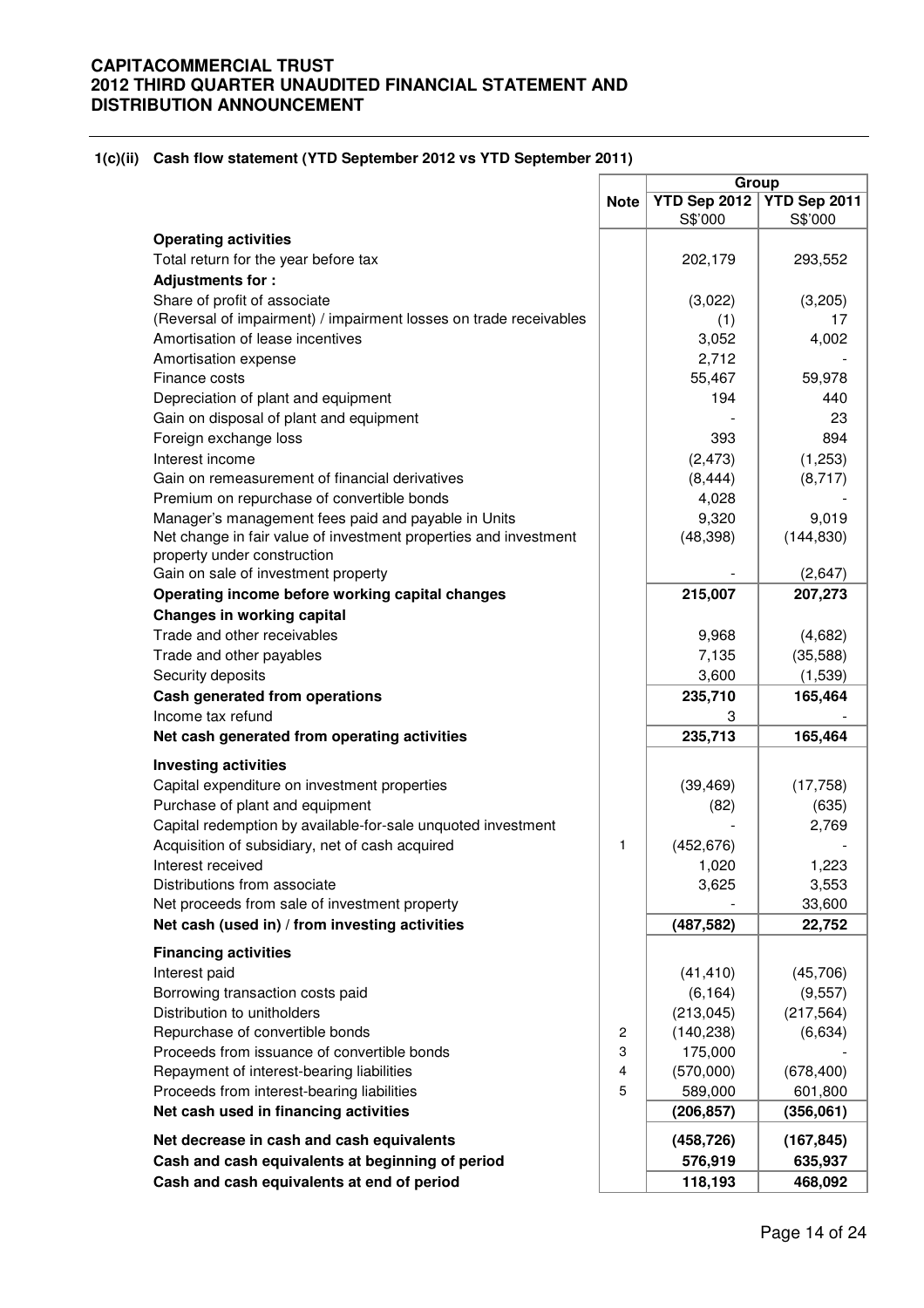#### Notes:

- 
- (1) This relates to the acquisition of 100.0% equity interest in FOPL.<br>(2) This relates to the repurchase of the face value S\$126.0 mill This relates to the repurchase of the face value S\$126.0 million of CB due 2013 at a price of 111.30 per cent.
- (3) This relates to the proceeds from the face value of S\$175.0 million CB due 2017 issued.
- (4) This relates to the repayment of CCT's S\$570.0 million secured bank borrowings on 16 March 2012.
- (5) This relates to CCT's unsecured bank borrowings totaling S\$585.0 million and the drawndown by MSO Trust of S\$10.0 million from the revolving loan facility (CCT's 40% interest is S\$4.0 million).

#### **1(d)(i) Statement of changes in unitholders' funds (3Q 2012 vs 3Q 2011)**

|                                                                                | Group      |            | <b>Trust</b> |            |
|--------------------------------------------------------------------------------|------------|------------|--------------|------------|
|                                                                                | 3Q 2012    | 3Q 2011    | 3Q 2012      | 3Q 2011    |
|                                                                                | S\$'000    | S\$'000    | S\$'000      | S\$'000    |
| Net assets at beginning of period                                              | 4,592,106  | 4,409,020  | 4,319,097    | 4,194,878  |
| <b>Operations</b><br>Net increase in net assets resulting from<br>operations   | 49,019     | 52,871     | 51,761       | 53,535     |
| Unitholders' transactions<br>Creation of new units:                            |            |            |              |            |
| - Manager's management fee paid in Units                                       | 3,121      | 2,998      | 3,121        | 2,998      |
| Distributions to unitholders                                                   | (112, 396) | (106, 608) | (112, 396)   | (106, 608) |
| Net decrease in net assets resulting from<br>unitholders' transactions         | (109, 275) | (103, 610) | (109, 275)   | (103, 610) |
| <b>Movement in reserves</b>                                                    |            |            |              |            |
| <b>Translation reserves</b>                                                    | (922)      | (1,302)    |              |            |
| Capital reserves <sup>(1)</sup>                                                | 7,344      |            | 7,344        |            |
| Hedging reserves <sup>(2)</sup>                                                | 583        |            |              |            |
| Net increase / (decrease) in net assets<br>resulting from movement in reserves | 7,005      | (1, 302)   | 7,344        |            |
| Total decrease in net assets                                                   | (53, 251)  | (52,041)   | (50, 170)    | (50, 075)  |
| Net assets at end of period                                                    | 4,538,855  | 4,356,979  | 4,268,927    | 4,144,803  |

Note:

- (1) This relates to the value of option granted to bondholders for CB due 2017 to convert their convertible bonds into new Units.
- (2) This relates to CCT Group's 40.0% interest in MSO Trust's hedging reserves.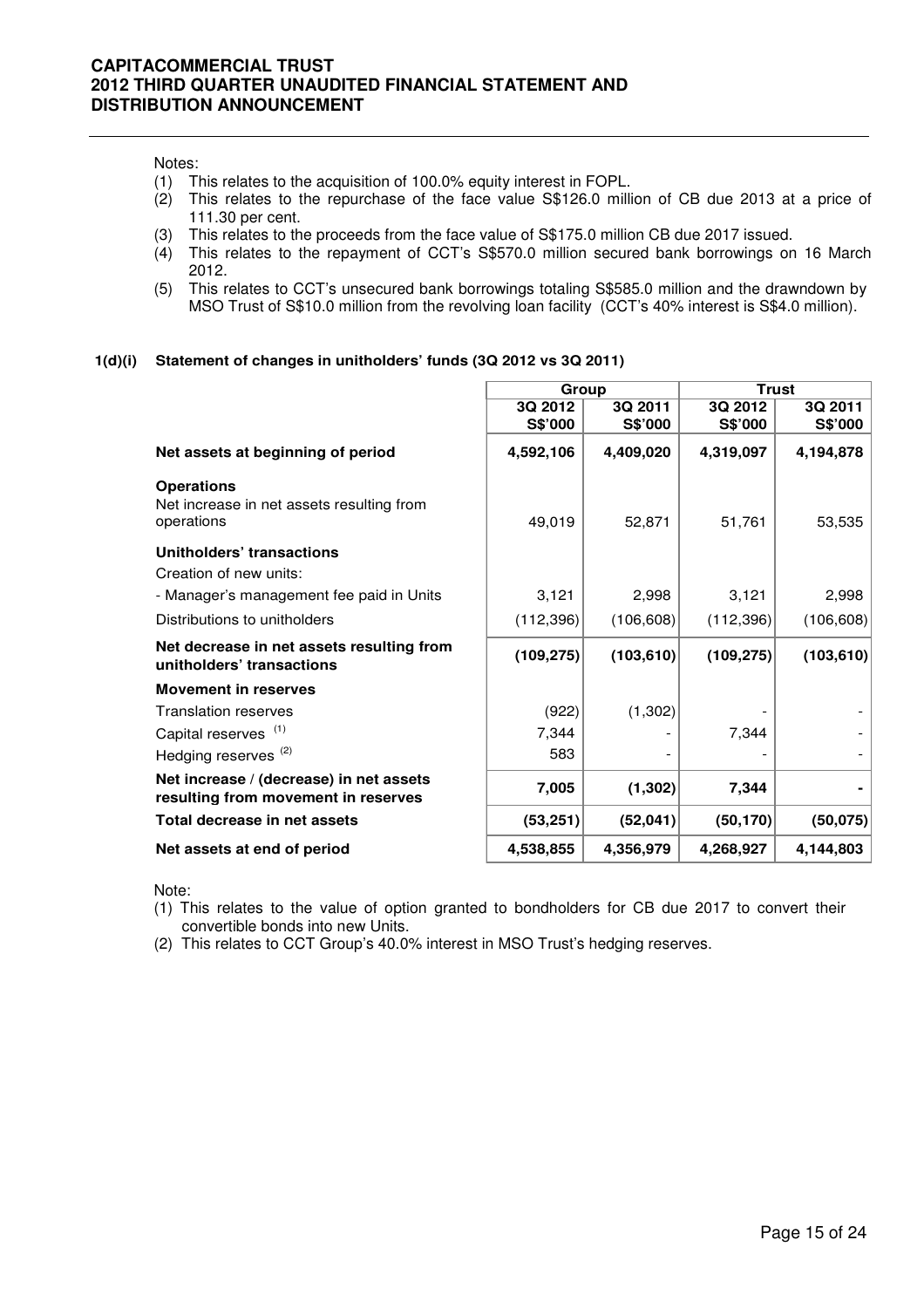| 1(d)(ii) Statement of changes in unitholders' funds (YTD September 2012 vs YTD September 2011) |  |
|------------------------------------------------------------------------------------------------|--|
|------------------------------------------------------------------------------------------------|--|

|                                           |              | Group        | <b>Trust</b> |              |
|-------------------------------------------|--------------|--------------|--------------|--------------|
|                                           | YTD Sep 2012 | YTD Sep 2011 | YTD Sep 2012 | YTD Sep 2011 |
|                                           | S\$'000      | S\$'000      | S\$'000      | S\$'000      |
| Balance as at beginning of year           | 4,541,396    | 4,273,741    | 4,272,542    | 4,072,542    |
|                                           |              |              |              |              |
| <b>Operations</b>                         |              |              |              |              |
| Net increase in net assets resulting from | 202,079      | 293,552      | 198,344      | 280,464      |
| operations                                |              |              |              |              |
| Unitholders' transactions                 |              |              |              |              |
| Creation of new units:                    |              |              |              |              |
| - Manager's management fee paid in Units  | 9,323        | 8,908        | 9,323        | 8,908        |
| - Conversion of convertible bonds         |              | 502          |              | 502          |
| Distributions to unitholders              | (218, 626)   | (217, 564)   | (218, 626)   | (217, 564)   |
| Net decrease in net assets resulting from | (209, 303)   | (208, 154)   | (209, 303)   | (208, 154)   |
| unitholders' transactions                 |              |              |              |              |
| <b>Movement in reserves</b>               |              |              |              |              |
| <b>Translation reserve</b>                | (1, 166)     | (2, 111)     |              |              |
| Capital reserves                          | 7,344        | (49)         | 7,344        | (49)         |
| Hedging reserves                          | (1, 495)     |              |              |              |
| Net increase / (decrease) in net assets   |              |              |              |              |
| resulting from movement in reserves       | 4,683        | (2, 160)     | 7,344        | (49)         |
| Total (decrease) / increase in net assets | (2,541)      | 83,238       | (3,615)      | 72,261       |
| Balance as at end of period               | 4,538,855    | 4,356,979    | 4,268,927    | 4,144,803    |

### **Convertible Bonds**

CCT has the following Convertible Bonds outstanding as at 30 September 2012:-

| <b>Principal Amount Outstanding</b>                  | <b>Maturity Date</b> | <b>Conversion Price</b><br>per Unit as at<br>30 September 2012 |
|------------------------------------------------------|----------------------|----------------------------------------------------------------|
|                                                      |                      |                                                                |
| <b>CB due 2013</b><br>\$20.8 million 2.0 per cent.   | 6 May 2013           | 1.7778                                                         |
| <b>CB due 2015</b><br>S\$224.5 million 2.7 per cent. | 21 April 2015        | 1.2668                                                         |
| <b>CB due 2017</b><br>S\$175.0 million 2.5 per cent. | 12 September 2017    | 1.6851 $(1)$                                                   |

Note

(1) CB due 2017 is convertible on 23 October 2012 onwards.

Assuming all the Convertible Bonds are fully converted based on the conversion price, the number of new units to be issued would be 292,741,319, representing 10.3% of the total number of CCT units in issue as at 30 September 2012 (2,840,796,103 Units). This is against 268,222,217 Units (CB due 2013 of S\$173.8 million at the conversion price of S\$1.7778 per unit and CB due 2015 of S\$224.5 million at the conversion price of S\$1.3168 per unit as at 30 September 2011), representing 9.5% of the total number of CCT units in issue as at 30 September 2011 ( 2,829,871,567 Units).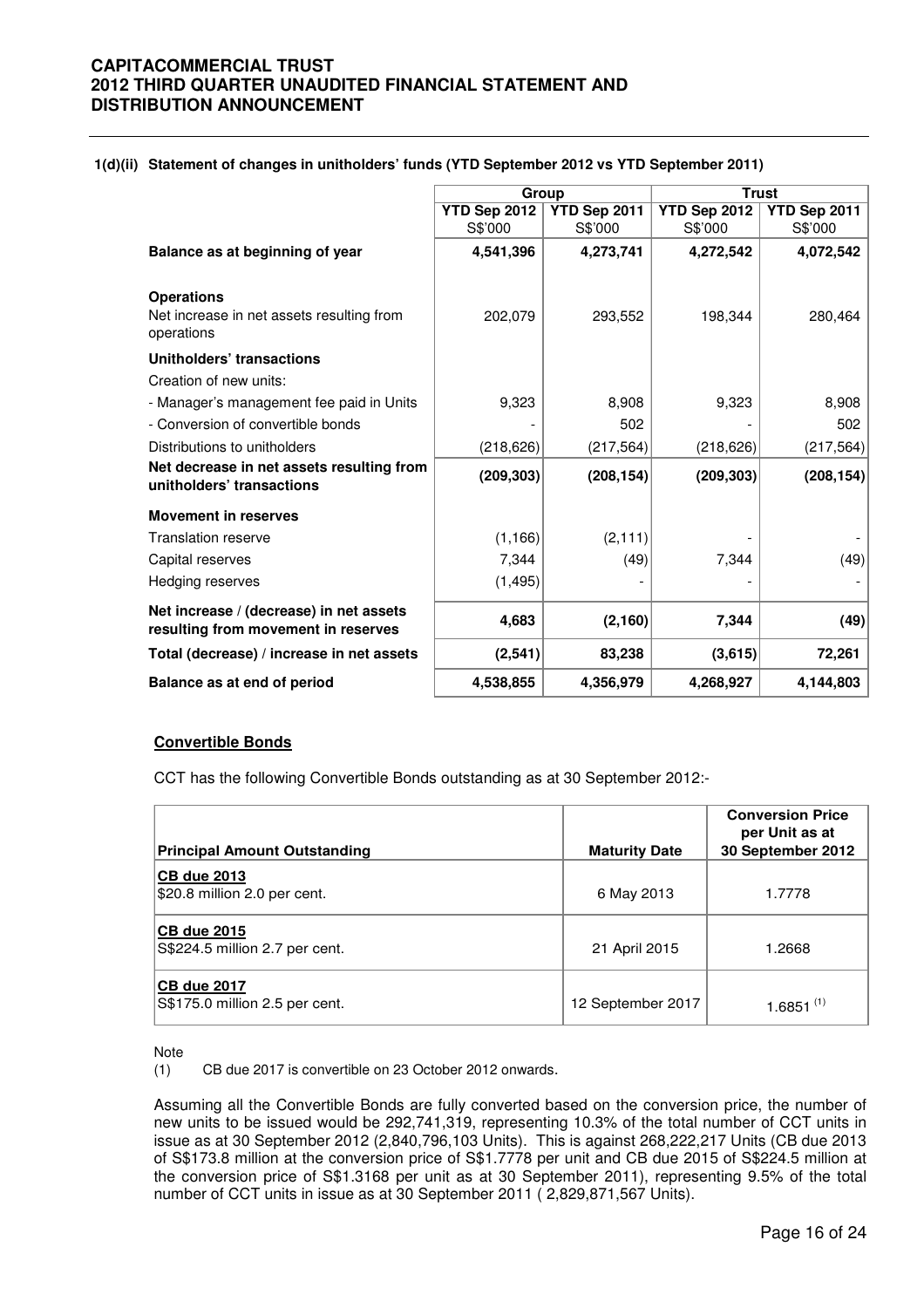#### **1(e)(i) Details of any change in the units (3Q 2012 vs 3Q 2011)**

**Units in issue as at beginning of period** Issue of new Units:-

- in settlement of the manager's management fee in relation to CCT's 60.0 % interest in Raffles City through RCS Trust
- in settlement of the manager's management fees in relation to Wilkie Edge and One George Street

| <b>Group and Trust</b> |                  |  |  |  |  |  |
|------------------------|------------------|--|--|--|--|--|
| 3Q 2012<br>Units       | 3Q 2011<br>Units |  |  |  |  |  |
| 2,838,301,785          | 2,827,800,248    |  |  |  |  |  |
| 1,652,831              | 1,368,227        |  |  |  |  |  |
| 841,487                | 703,092          |  |  |  |  |  |
| 2,840,796,103          | 2,829,871,567    |  |  |  |  |  |

# **Units in issue as at end of period 2,840,796,103 2,829,871,567**

**1(e)(ii) Details of any change in the units (YTD September 2012 vs YTD September 2011)**

|                                                                                                                           | <b>Group and Trust</b>       |                       |
|---------------------------------------------------------------------------------------------------------------------------|------------------------------|-----------------------|
|                                                                                                                           | YTD Sep 2012<br><b>Units</b> | YTD Sep 2011<br>Units |
| Units in issue as at beginning of period<br>Issue of new Units:-                                                          | 2,832,787,200                | 2,823,308,500         |
| - in settlement of the manager's management fee in relation<br>to CCT's 60.0 % interest in Raffles City through RCS Trust | 5,299,892                    | 4,075,008             |
| - in settlement of the manager's management fees in relation<br>to Wilkie Edge and One George Street                      | 2,709,011                    | 2,108,351             |
| conversion of convertible bonds<br>$\overline{\phantom{a}}$                                                               |                              | 379,708               |
| Units in issue as at end of period                                                                                        | 2,840,796,103                | 2,829,871,567         |

#### **2 Whether the figures have been audited, or reviewed and in accordance with which standard (e.g. The Singapore Standard on Auditing 910 (Engagement to Review Financial Statements), or an equivalent standard)**

The figures have not been audited nor reviewed by our auditors.

#### **3 Where the figures have been audited or reviewed, the auditor's report (including any qualifications or emphasis of matter)**

Not applicable.

#### **4 Whether the same accounting policies and methods of computation as in the issuer's most recent audited annual financial statements have been complied**

The accounting policies and methods of computation applied in the financial statements for the current reporting period are consistent with the audited financial statements for the year ended 31 December 2011.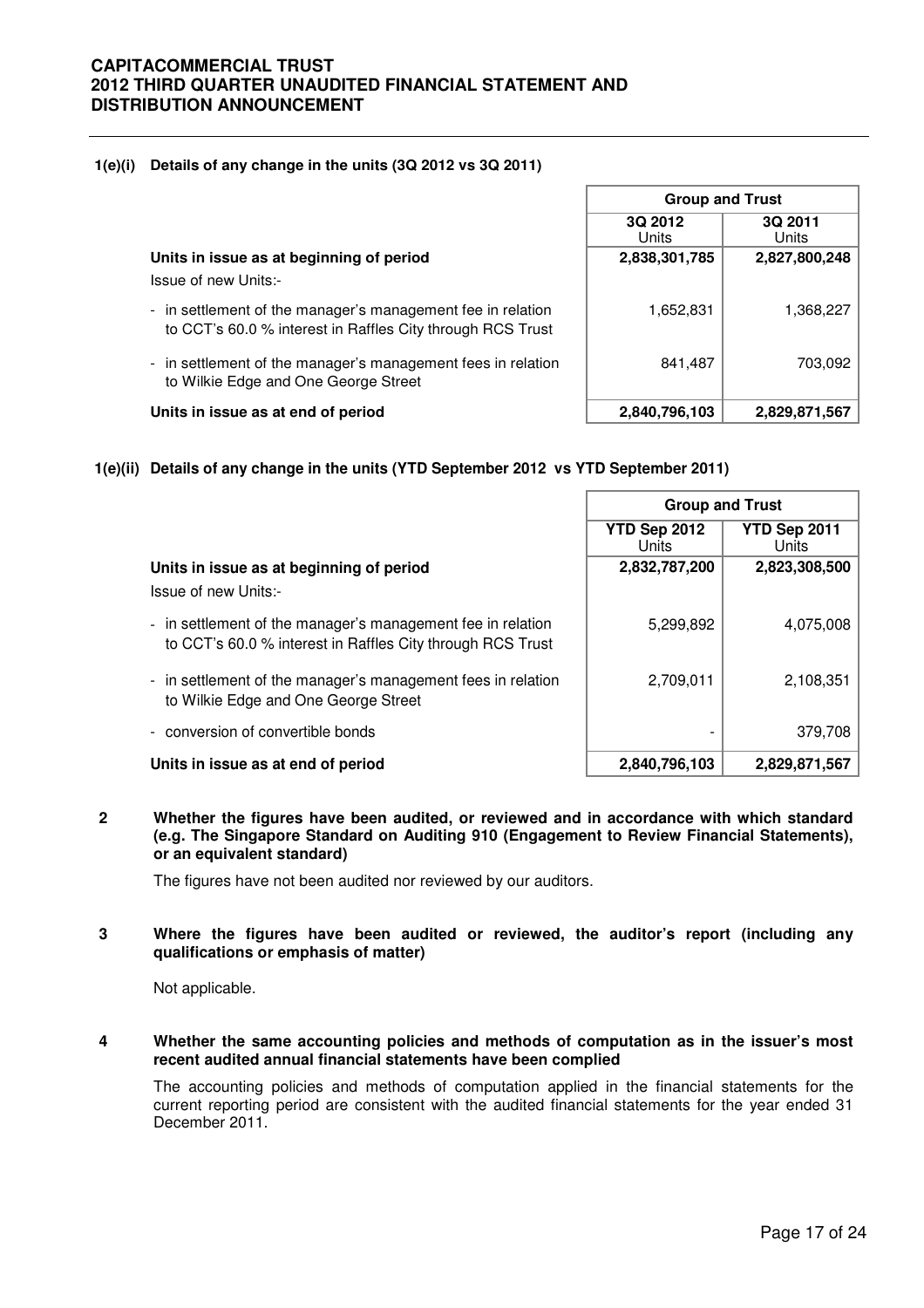**5 If there are any changes in the accounting policies and methods of computation, including any required by an accounting standard, what has changed, as well as the reasons for, and the effect of, the change** 

Nil.

**6 Earnings per unit ("EPU") and distribution per unit ("DPU") for the financial period**

#### **EPU (3Q 2012 vs 3Q 2011)**

|                                                                              | Group         |               |               | <b>Trust</b>  |
|------------------------------------------------------------------------------|---------------|---------------|---------------|---------------|
|                                                                              | 3Q 2012       | 3Q 2011       | 3Q 2012       | 3Q 2011       |
| <b>Basic EPU</b><br>Weighted average number of Units<br>in issue             | 2,839,955,626 | 2,829,241,166 | 2,839,955,626 | 2,829,241,166 |
| Based on weighted average number<br>of Units in issue                        | 1.73¢         | 1.87c         | 1.82c         | 1.89¢l        |
| <b>Diluted EPU</b><br>Weighted average number of Units<br>in issue (diluted) | 3,038,621,385 | 2,999,730,230 | 3,038,621,385 | 2,999,730,230 |
| Based on weighted average number<br>of Units in issue (diluted) <sup>2</sup> | 1.72c         | 1.85¢         | 1.81c         | 1.88¢         |

#### **EPU (YTD September 2012 vs YTD September 2011)**

|                                                                               | Group         |                   | <b>Trust</b>      |               |
|-------------------------------------------------------------------------------|---------------|-------------------|-------------------|---------------|
|                                                                               | YTD Sep 2012  | YTD Sep 2011      | YTD Sep 2012      | YTD Sep 2011  |
| <b>Basic EPU</b><br>Weighted average number of Units<br>in issue              | 2,837,435,769 | 2,826,950,160     | 2,837,435,769     | 2,826,950,160 |
| Based on weighted average number<br>of Units in issue 1                       | 7.12c         | 10.38¢            | 6.99 <sub>0</sub> | 9.92c         |
| <b>Dilutive EPU</b><br>Weighted average number of Units<br>in issue (diluted) | 3,021,855,330 | 3,096,940,634     | 3,021,855,330     | 3.096.940.634 |
| Based on weighted average number<br>of Units in issue (diluted) <sup>2</sup>  | 6.97c         | 9.99 <sub>0</sub> | 6.85 <sub>¢</sub> | $9.57$ ¢      |

#### **Notes:**

- (1) In computing the basic EPU, total return for the period after tax and the weighted average number of Units outstanding during the period are used.
- (2) In computing the diluted EPU, the total return for the period after tax and the weighted average number of Units outstanding during the period are adjusted for the effects of all dilutive potential Units arising from the assumed conversion of the Convertible Bonds to Units.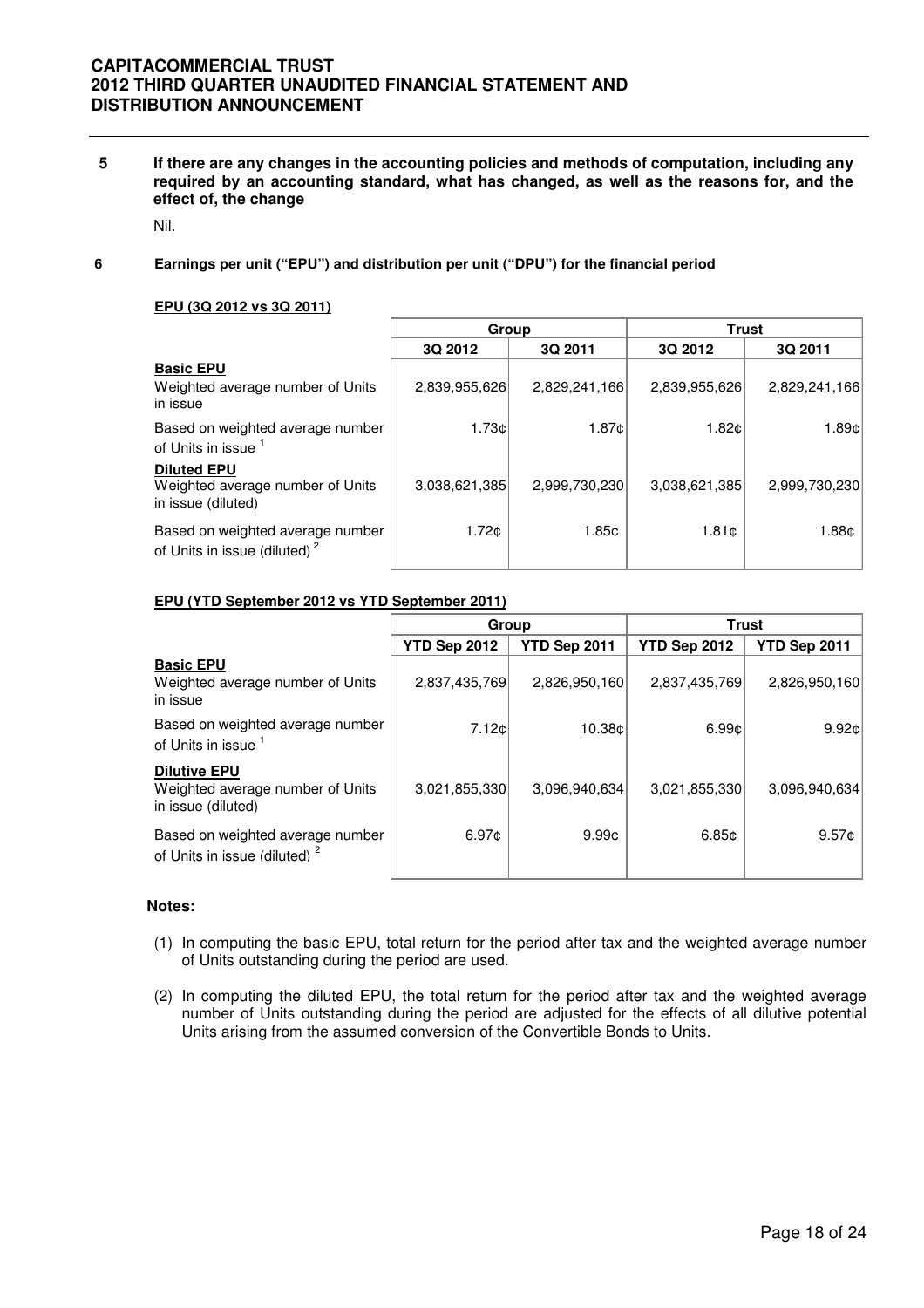## **Distribution per unit ("DPU")**

In computing the DPU, the number of Units as at the end of each period is used for the computation.

|                                                                                 | 3Q 2012           | 3Q 2011       | YTD Sep 2012      | YTD Sep 2011      |
|---------------------------------------------------------------------------------|-------------------|---------------|-------------------|-------------------|
| Number of Units in issue as at end of period                                    | 2,840,796,103     | 2,829,871,567 | 2,840,796,103     | 2,829,871,567     |
| <u>DPU</u><br>Based on the number of Units in issue at the end of the<br>period | 2.04 <sub>¢</sub> | 1.83¢         | 6.00 <sub>c</sub> | 5.59 <sub>¢</sub> |

### **Note:**

DPU is computed on the basis that none of the outstanding S\$20.8 million CB due 2013, S\$224.5 million CB due 2015 and S\$175.0 million CB due 2017, collectively known as "Convertible Bonds", is converted into Units. Accordingly, the actual quantum of DPU may differ if any of these Convertible Bonds is converted into Units.

#### **7 Net asset value ("NAV") backing per Unit based on Units in issue at the end of the period.**

|             | Group         |               | <b>Trust</b>  |               |
|-------------|---------------|---------------|---------------|---------------|
| <b>Note</b> | 30-Sep-12     | 31-Dec-11     | 30-Sep-12     | 31-Dec-11     |
|             | 2,840,796,103 | 2,832,787,200 | 2,840,796,103 | 2,832,787,200 |
|             | 4,538,855     | 4,541,396     | 4,268,927     | 4,272,542     |
|             | \$1.60        | \$1.60        | \$1.50        | \$1.51        |
|             | \$1.58        | \$1.57        | \$1.48        | \$1.47        |
|             |               |               |               |               |

**Note:**

(1) NAV per Unit was computed based on net asset value over the number of Units in issue at end of the period.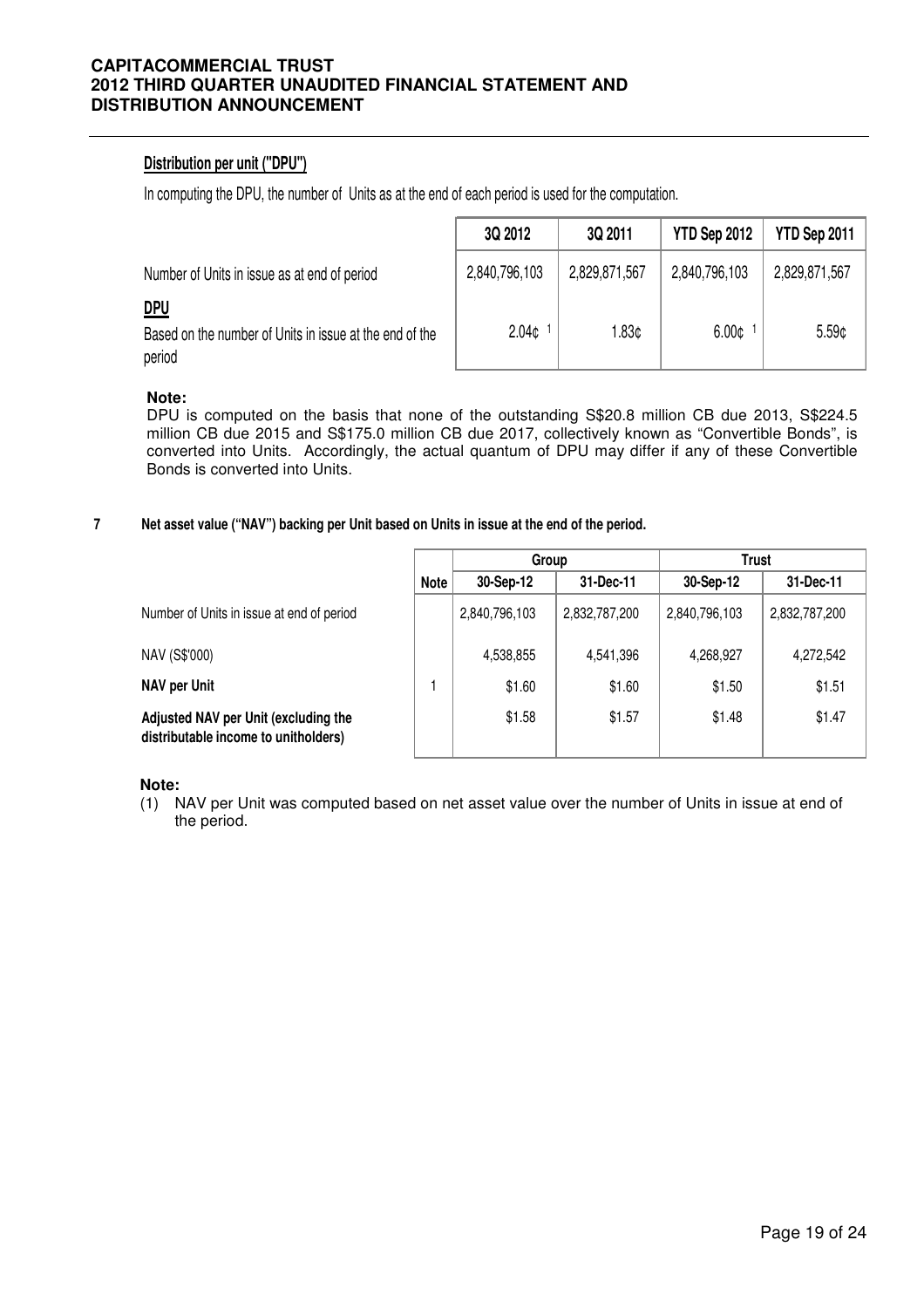## **8 Review of the performance**

|                                                                                                 | Group              |                    |                         |                         |
|-------------------------------------------------------------------------------------------------|--------------------|--------------------|-------------------------|-------------------------|
|                                                                                                 | 3Q 2012<br>S\$'000 | 3Q 2011<br>S\$'000 | YTD Sep 2012<br>S\$'000 | YTD Sep 2011<br>S\$'000 |
| <b>Statement of Total Return</b>                                                                |                    |                    |                         |                         |
| Gross revenue                                                                                   | 95,539             | 89,326             | 278,731                 | 271,359                 |
| Property operating expenses                                                                     | (20, 372)          | (20,089)           | (58, 382)               | (62, 369)               |
| Net property income                                                                             | 75,167             | 69,237             | 220,349                 | 208,990                 |
| Interest income                                                                                 | 658                | 468                | 2,473                   | 1,253                   |
| Gain on remeasurement of financial derivatives                                                  | 3,140              | 3,975              | 8,444                   | 8,717                   |
| Amortisation expense                                                                            | (1,323)            |                    | (2,712)                 |                         |
| Manager's management fees:                                                                      |                    |                    |                         |                         |
| - Base fees                                                                                     | (2,340)            | (2, 167)           | (6,943)                 | (6,380)                 |
| - Performance fees                                                                              | (2,655)            | (2,780)            | (8,271)                 | (8, 194)                |
| Trust expenses                                                                                  | (2,026)            | 188                | (3,086)                 | (1,538)                 |
| Finance costs                                                                                   | (18, 325)          | (19, 871)          | (55, 467)               | (59, 978)               |
| Net income before share of profit of associate                                                  | 52,296             | 49,050             | 154,787                 | 142,870                 |
| Share of profit of associate                                                                    | 851                | 1,174              | 3,022                   | 3,205                   |
| Net income                                                                                      | 53,147             | 50,224             | 157,809                 | 146,075                 |
| Premium on repurchase of convertible bonds                                                      | (4,028)            |                    | (4,028)                 |                         |
| Gain on sale of investment property                                                             |                    | 2,647              |                         | 2,647                   |
| Net change in fair value of investment properties and<br>investment property under construction |                    |                    | 48,398                  | 144,830                 |
| Total return for the period before tax                                                          | 49,119             | 52,871             | 202,179                 | 293,552                 |
| Income tax                                                                                      | (100)              |                    | (100)                   |                         |
| Total return for the period after tax                                                           | 49,019             | 52,871             | 202,079                 | 293,552                 |
| <b>Distribution Statement</b>                                                                   |                    |                    |                         |                         |
| Total return for the period before tax                                                          | 49,119             | 52,871             | 202,179                 | 293,552                 |
| Net tax and other adjustments                                                                   | 16,373             | (1,007)            | (22, 992)               | (134, 112)              |
| Distribution income retained                                                                    | (7, 523)           |                    | (8,838)                 |                         |
| Income tax                                                                                      | (100)              |                    | (100)                   | (1,080)                 |
| Income available for distribution to unitholders                                                | 57,869             | 51,864             | 170,249                 | 158,360                 |
| Distributable income to unitholders                                                             | 57,869             | 51,864             | 170,249                 | 158,360                 |
| <b>DPU</b>                                                                                      |                    |                    |                         |                         |
| For the period                                                                                  | 2.04 <sub>¢</sub>  | 1.83¢              | 6.00 <sub>¢</sub>       | 5.59¢                   |
| Annualised                                                                                      | 8.12 <sub>0</sub>  | 7.26¢              | $8.01$ ¢                | 7.47¢                   |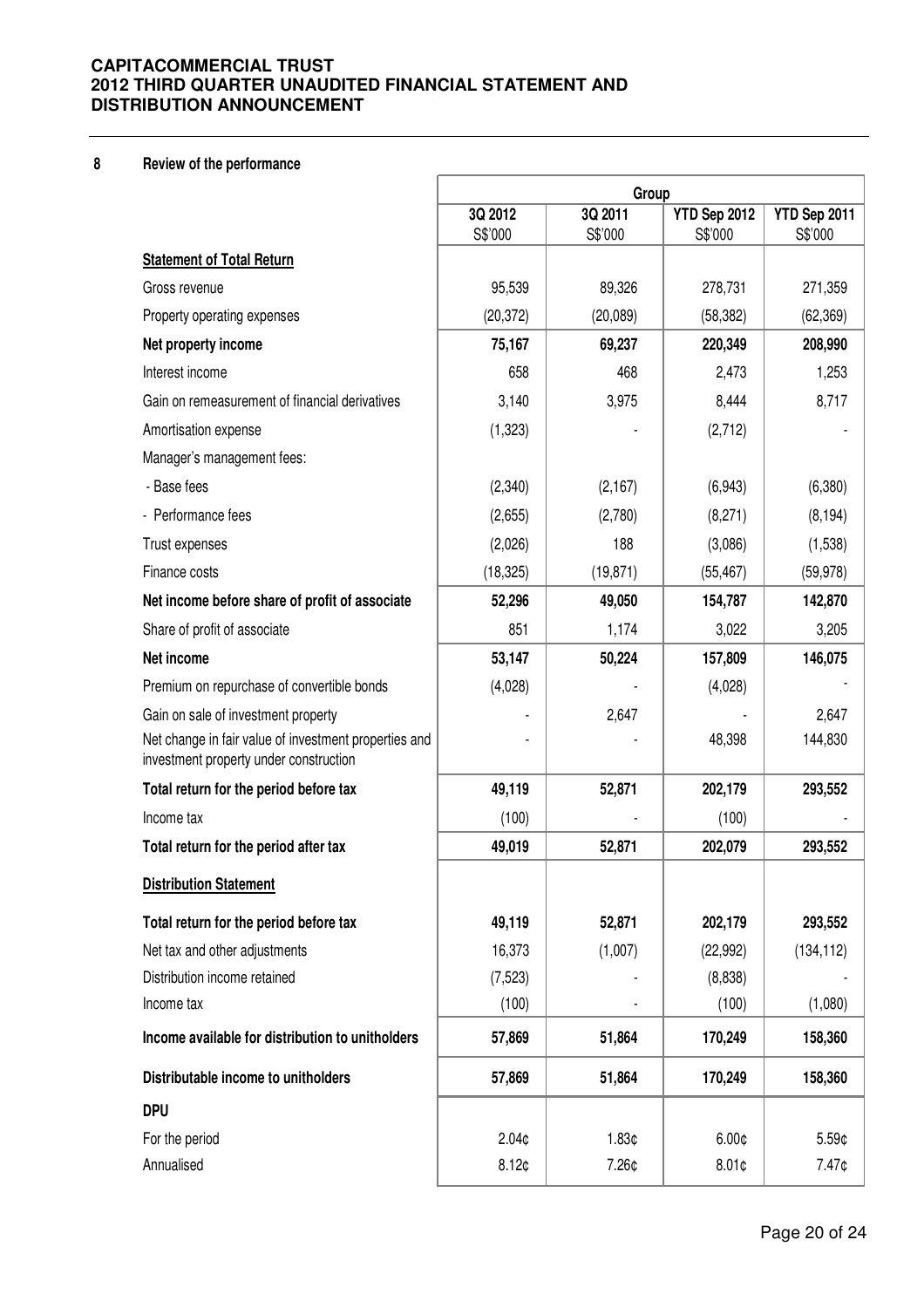#### **Review of CCT Group's performance 3Q 2012 vs 3Q 2011**

 Gross revenue of S\$95.5 million for 3Q 2012 was 7.0% higher than that for 3Q 2011. The increase was mainly from revenue contribution by Twenty Anson, higher revenue from HSBC Building, Capital Tower, Golden Shoe Car Park, Bugis Village and higher yield protection income for One George Street. However, the increase was offset by lower revenue from Six Battery Road, Raffles City (CCT's 60% interest), Wilkie Edge and the marginal loss of revenue due to the development of CapitaGreen.

Property tax in 3Q 2012 of S\$5.6 million was S\$0.7 million or 11.0% lower compared with 3Q 2011 due to vacancy refund and successful appeal of annual value assessment for prior years. Other property operating expenses of S\$12.0 million for 3Q 2012 were S\$0.8 million or 7.4% higher compared with 3Q 2011. The increase in the other operating expenses was due to higher utilities, marketing expenses and maintenance costs.

Interest income of S\$0.7 million for 3Q 2012 was higher than that for 3Q 2011 by S\$0.2 million or 40.6% due to the interest income from shareholder's loan to MSO Trust of S\$0.5 million (CCT's 40.0% interest), offset by decrease in interest income of S\$0.3 million earned from cash balance of CCT Group.

Amortisation expense relates to the amortisation of the yield stabilization sum from FOPL for 3Q 2012 (nil for 3Q 2011). This expense does not affect distributable income.

Trust expenses was S\$2.0 million for 3Q 2012 was higher as compared to S\$0.2 million (credit) for 3Q 2011. The higher expenses for 3Q 2012 was due mainly to higher professional fees incurred. The S\$0.2 million (credit) in 3Q 2011 was due to a reversal of S\$1.0 million arising from a cost recovery by MSO Trust.

Finance costs of S\$18.3 million for 3Q 2012 were 7.8% lower compared with 3Q 2011, due mainly to lower interest cost incurred as well as lower amortization and transaction costs.

Premium on repurchase of convertible bonds refers to the premium on repurchase of face value of S\$126.0 million in 3Q 2012 of the CB due 2013. The premium does not affect the distributable income.

#### **Review of CCT Group's performance YTD September 2012 vs YTD September 2011**

Gross revenue of S\$278.7 million for YTD September 2012 was 2.7% higher than that for YTD September 2011. Other than the decrease in revenue from Six Battery Road and the development of CapitaGreen, the remaining properties have higher revenue contribution. In addition, the acquisition of Twenty Anson on 22 March 2012 also contributed to the higher revenue.

Property tax in YTD September 2012 of S\$15.2 million was S\$4.8 million or 24.2% lower than that in YTD September 2011 due to vacancy refund and successful appeal of lower annual value assessment for prior years. Other property operating expenses of S\$35.0 million for YTD September 2012 were S\$0.5 million or 1.5% higher compared with YTD September 2011. The increase in the other operating expenses was due to higher utilities, marketing expenses and maintenance costs.

Interest income of S\$2.5 million for YTD September 2012 was higher than that for YTD September 2011 by S\$1.2 million or 97.4%. The increase was due mainly to the interest income from shareholder's loans to MSO Trust (CCT's 40.0% interest).

Amortisation expense relates to the amortisation of the yield stabilization sum for YTD September 2012 (nil in YTD September 2011). This expense does not have any impact on distributable income.

Trust expenses of S\$3.1 million for YTD September 2012 was higher than YTD September 2011 by S\$1.5 million or 100.7%. The increase was due mainly to higher professional fees incurred.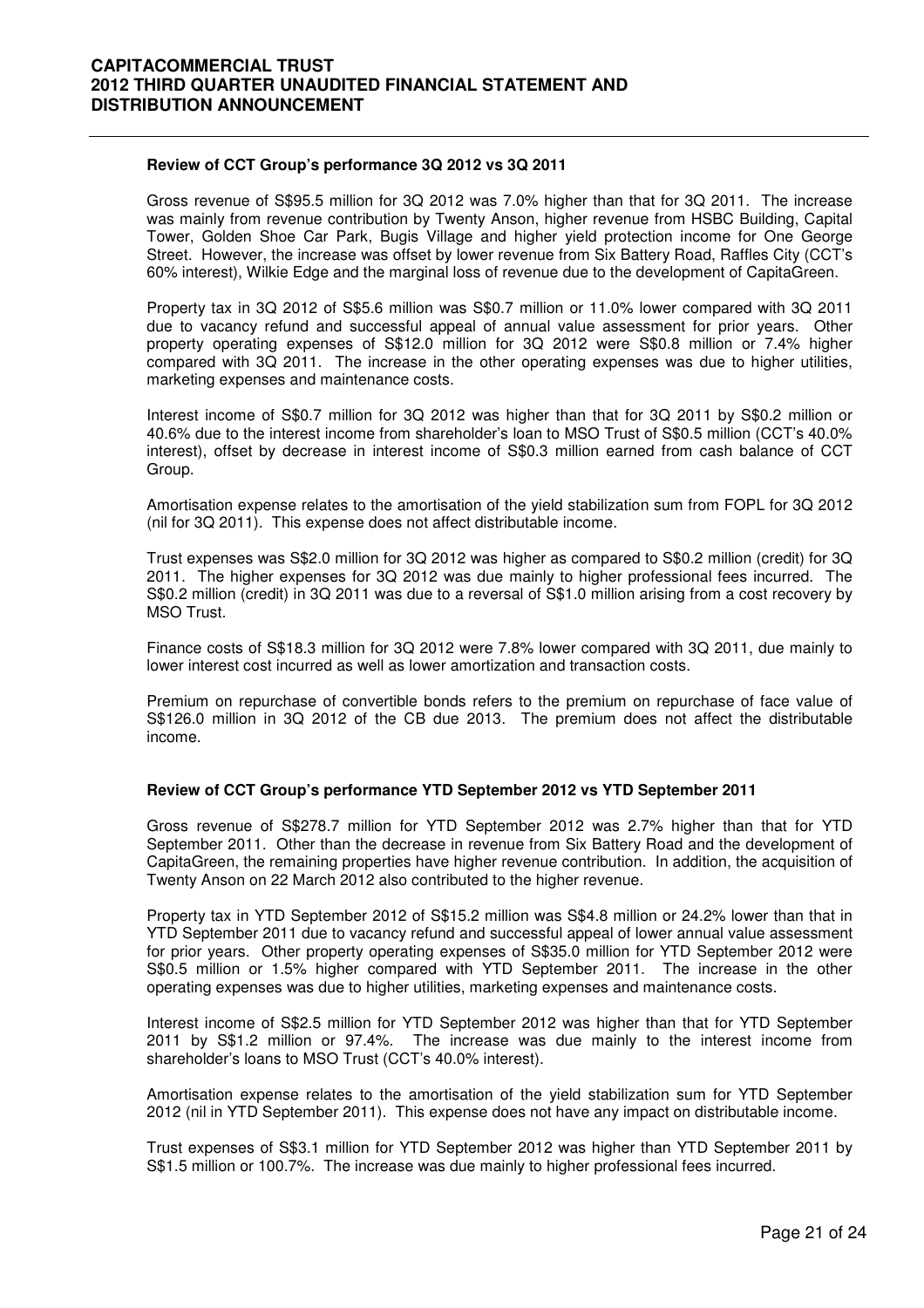Finance costs of S\$55.5 million for YTD September 2012 were lower than that for YTD September 2011 by S\$4.5 million or 7.5% due mainly to lower interest cost as well as lower amortisation and transaction costs.

Premium on repurchase of convertible bonds refers to the premium on repurchase of face value of S\$126.0 million in YTD September 2012 of the CB due 2013. The premium does not affect distributable income.

#### **9 Variance from Previous Forecast / Prospect Statement**

CCT has not disclosed any forecast to the market**.** 

#### **10 Commentary on the competitive conditions of the industry in which the group operates and any known factors or events that may affect the group in the next reporting period and the next 12 months**

Based on advance estimates from Singapore Ministry of Trade and Industry, Singapore's economy grew at a modest pace of 1.3 per cent on a year-on-year basis in the third quarter of 2012, compared to 2.3 per cent growth in the previous quarter. On a quarter-on-quarter seasonally-adjusted annualised basis, the economy contracted by 1.5 per cent, compared to the 0.2 per cent expansion in the second quarter.

Office net absorption continues to be positive in 3Q 2012 resulting in an increase in office occupancy rate in Singapore's Central Business District ("CBD") to 93.2% in 3Q 2012 from 91.6% in 2Q 2012. However, the current economic uncertainty continues to weigh on office market rentals. Average monthly Grade A office rent declined by approximately 3.0% from 2Q 2012 to \$9.80 per square foot in 3Q 2012. This is 11.4% below the peak rent of \$11.06 per square foot in 3Q 2011. However, the rate of rental decline has eased. New supply of Singapore CBD's new office space is expected to average only 0.8 million square feet per annum over the next three years which is considerably below the 20-year historical average of 1.3 million square feet per annum.

On 5 October 2012, CCT Manager announced a S\$34.7 million asset enhancement initiative (AEI) for Raffles City Tower, the office component of Raffles City Singapore. The AEI will be carried out in phases from November 2012 to second quarter of 2014 to minimize disruption to tenants' operations and maintain Raffles City Tower's high occupancy. It will include the upgrading of main and upper floor lobbies, installation of security turnstiles and close-circuit television systems, and refurbishment of common areas and restrooms on all office floors. This AEI will further enhance the positioning of Raffles City Tower as a choice location for businesses.

#### **Outlook**

Office space demand held, with the average annual net absorption still high at 1.7 million square feet from 2010 to year to date 2012. This has surpassed the 20-year historical average annual demand of 1.1 million square feet. Demand from big financial institutions has waned, whereas leasing demand from other industries have been strong. This has a positive effect of creating a more diversified tenant base in the CBD area.

Looking ahead, Singapore economic growth will still be the main demand driver for office space. Whilst Singapore's near term economic performance may be volatile given the currently uncertain global economic environment, Singapore's longer term economic prospects remain bright as there is broader diversity of its economic base and it will underpin office leasing demand.

CCT Manager's proactive efforts in leasing, investment and asset management and capital management are paying off as shown in CCT's improving performance, and such efforts will continue.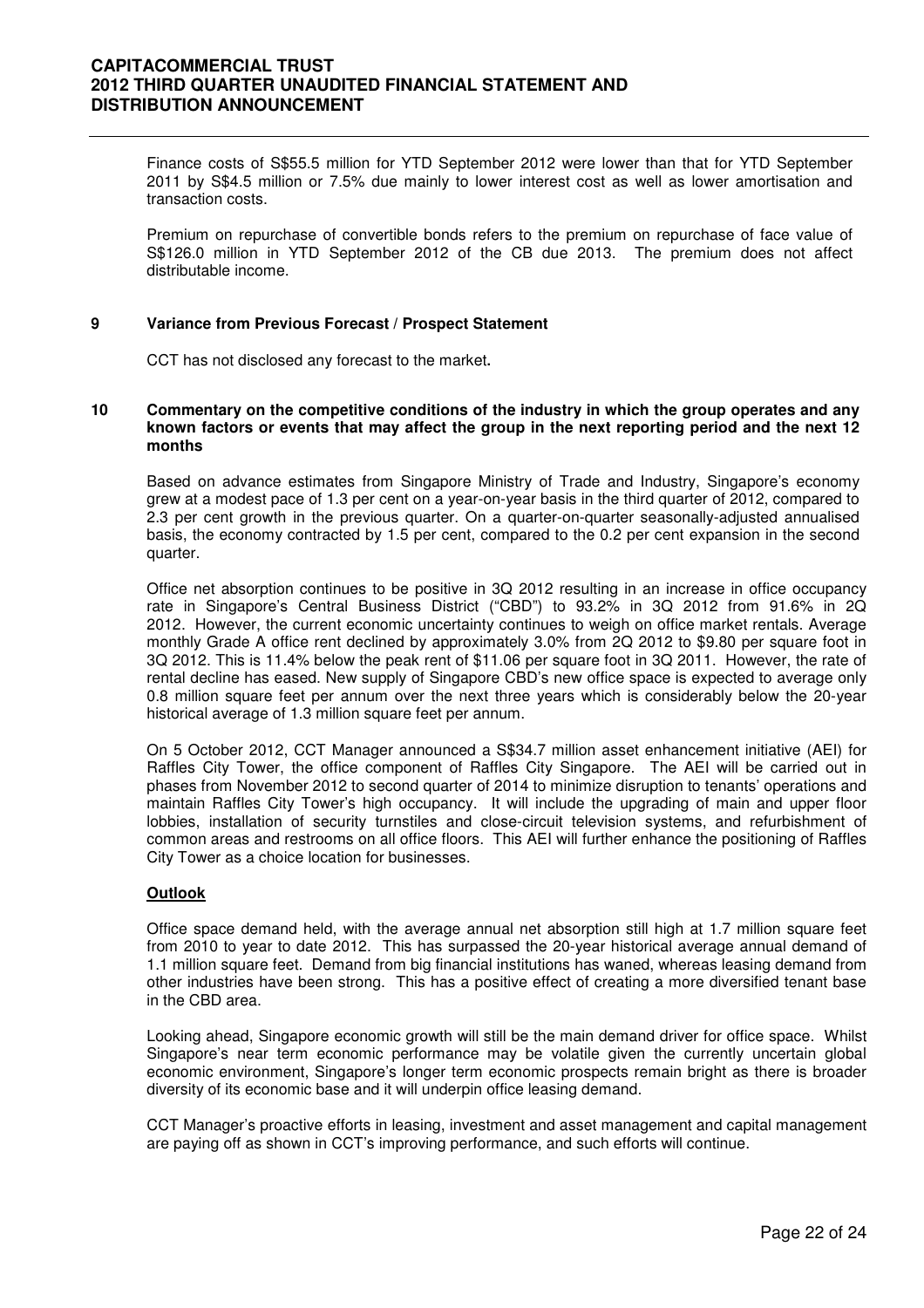#### **11 Distributions**

| 11(a) | <b>Current financial period</b><br>Any distributions declared for the current financial period?                                                                    | No. |
|-------|--------------------------------------------------------------------------------------------------------------------------------------------------------------------|-----|
| 11(b) | Corresponding period of the preceding financial period<br>Any distributions declared for the corresponding period of the<br>immediate preceding financial periods? | No. |
| 12    | If no distribution has been declared/recommended, a statement to<br>that effect                                                                                    | ΝA  |

**13 General mandate relating to interested party transactions** The Trust has not obtained a general mandate from unitholders for Interested Person Transactions.

#### **14 Confirmation pursuant to Rule 705(5) of the Listing Manual**

To the best of our knowledge, nothing has come to the attention of the Board of Directors which may render the unaudited interim financial results of the Group and Trust (comprising the balance sheets as at 30 September 2012 and the results of business, statements of total return & distribution statements and statements of changes in unitholders' funds and cash flow statement of the group for the nine months ended on that date, together with their accompanying notes) to be false or misleading in any material respect.

#### **General**

The Manager wishes to refer to the issue by CCT, acting through the Trustee, of S\$175.0 million 2.5 per cent. convertible bonds due 2017 which was completed on 12 September 2012 and raised net proceeds of approximately S\$171.9 million. These proceeds have been applied in accordance with their stated use: approximately S\$141.1 million have been used on 14 September 2012 for the settlement of the tender of the S\$370.0 million 2.0 per cent. convertible bonds due 2013 for repurchase ("Convertible Bonds due 2013") by CCT (the "Tender Offer") and approximately S\$22.9 million have been used on 15 October 2012 for the repurchase of S\$20.75 million in aggregate principal amount of Convertible Bonds due 2013 outstanding after the settlement of the Tender Offer. The Manager intends that the balance of approximately S\$7.9 million be used for capital expenditure purposes at CCT's properties.

On behalf of the Board CapitaCommercial Trust Management Limited

Lynette Leong Chin Yee Chief Executive Officer / Executive Director

Chong Lit Cheong Non-Executive Director